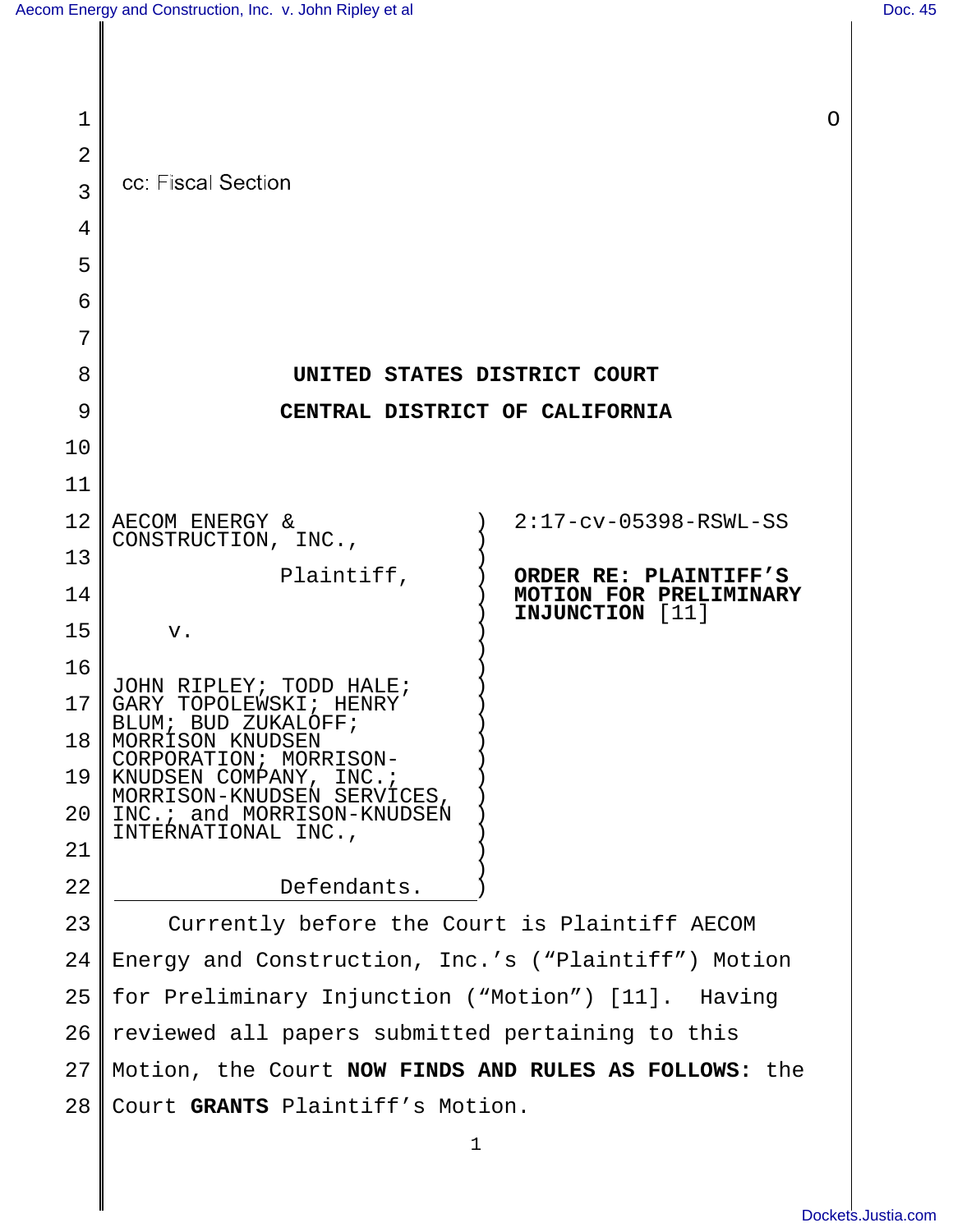| $\mathbf 1$     | I. BACKGROUND                                           |
|-----------------|---------------------------------------------------------|
| 2               | Factual Background<br>Α.                                |
| 3               | 1. Plaintiff's Corporate History                        |
| 4               | MK was a renowned multinational construction and        |
| 5               | engineering firm responsible for many notable projects, |
| 6               | including the Hoover Dam, the San Francisco-Oakland Bay |
| 7               | Bridge, and the Trans-Alaska Pipeline. Decl. of         |
| 8               | Charles Szurgot ("Szurgot Decl.")   6, ECF No. 13. In   |
| 9               | 2014, after MK had already gone through a series of     |
| $10 \,$         | mergers and name changes, Plaintiff acquired MK. Id.    |
| 11              | 18. Plaintiff is an engineering and construction firm   |
| 12              | that has also worked on many notable projects,          |
| 13 <sup>7</sup> | including the new World Trade Center and the Los        |
| 14              | Angeles Chargers' new stadium. Compl. 1 21. Plaintiff   |
| 15              | continues to use MK's logo and corporate history in     |
| 16              | many of its promotional materials. Szurgot Decl. ¶ 9,   |
| 17              | Exs. B-1, B-2, B-3, B-4, ECF Nos. 13-3, 13-4, 13-5, 13- |
| 18              | 6; Compl. $\P$ 21.                                      |

19

# 2. Defendants' Use of MK Name

20 21 22 23 24 25 26 27 28 Plaintiff alleges that, beginning in 2008, Defendants undertook an elaborate scheme to pass themselves off as MK and take advantage of MK's good reputation. Pl's. Mot. for Prelim. Inj. ("Mot.") 4:18- 20. This included reviving dissolved MK entities such as Morrison Knudsen Services, Inc. and Morrison Knudsen Corporation of Viet Nam ("MK Viet Nam"). Decl. of Diana M. Torres ("Torres Decl."), Ex. 1 at 52-55, Ex. 2 at 97-99. In reviving these companies, Defendant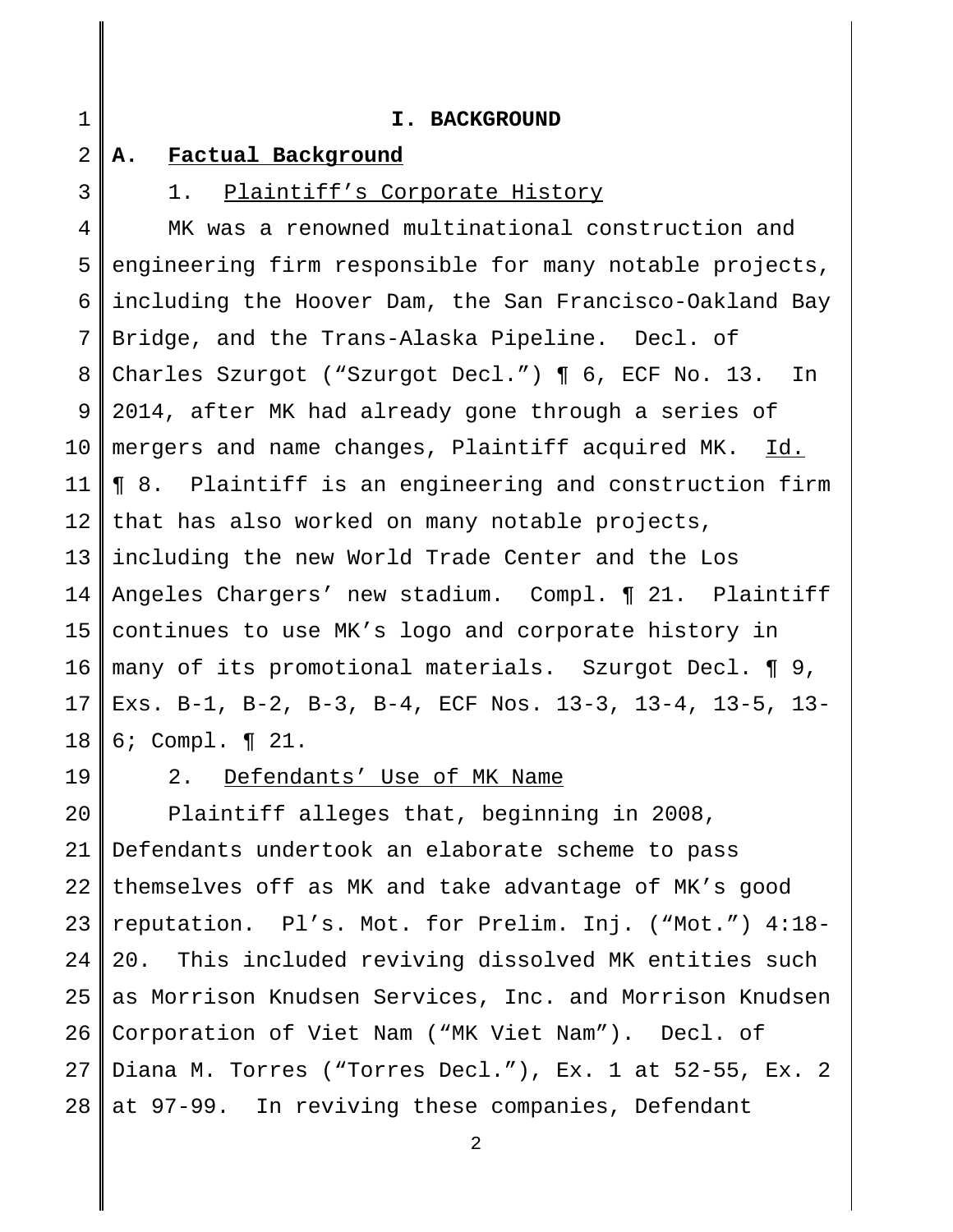1 2 3 4 5 Topolewski stated under penalty of perjury that he had the authority from the board of directors of these companies to revive the companies. Id. Defendants also changed the names of two of their corporations to include the MK name. $<sup>1</sup>$ </sup>

6

# 3. Website and Press Release

7 8 9 10 11 12 13 14 15 16 17 18 19 20 21 22 Defendants purchased the domain name "www.morrisonknudsen.com" and operate a website there in which they promote MK's history as their own and offer to sell used construction equipment used in MK's projects. See id., Ex. 7, ECF No. 19-7; Decl. of Patricia Olson ("Olson Decl.") ¶ 3, ECF No. 17; Szurgot Decl. ¶¶ 10- 11, Ex. C, ECF No. 13-6. At least some of the Defendants have email addresses associated with the domain morrison-knudsen.com. See, e.g., Torres Decl. ¶¶ 8, 10, Exs. 6, 8, ECF Nos. 19-6, 19-8.<sup>2</sup> Defendants, through Defendant Blum, also distributed a press release titled, "Morrison Knudsen awarded \$1.2 Billion Construction and Engineering Contract," which stated that Defendants had been awarded a contract to construct a harbor for the Indonesian government. Id. ¶ 8, Ex. 6.

- 23
- 24

28  $2$  For example, as discussed below, Diana Torres exchanged emails with "jripley@morrison-knudsen.com."

<sup>25</sup> 26 27  $1$  Defendants filed Certificates of Amendment with the Nevada Secretary of State to change the names of E Planet Communications, Inc. to Morrison Knudsen International, Inc., see id., Ex. 3 at 125, and Westland Petroleum Corporation to Morrison-Knudsen Company, Inc., see id., Ex. 4 at 153.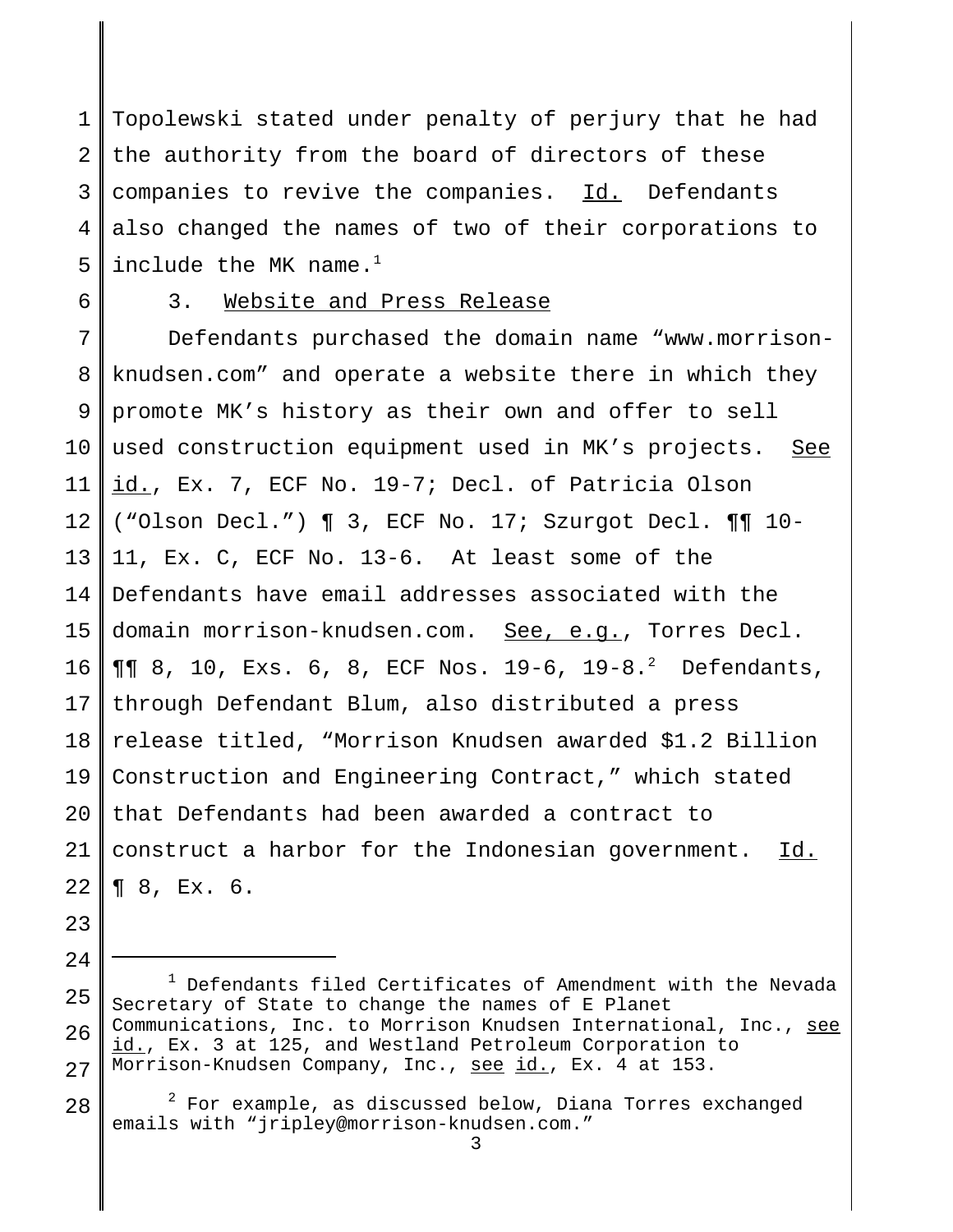# 3. Plaintiff's Employee Discovers Defendants' Website

3 4 5 6 7 8 9 10 11 12 In April 2013, J. Brandon Davis (who, at that time, worked for Plaintiff) discovered morrison-knudsen.com. Decl. of J. Brandon Davis ("Davis Decl.") ¶ 3, ECF No. 36. The website confused Davis because it had pictures of actual MK projects, but he knew that MK had since undergone a series of name changes and mergers. Id. Davis then contacted the listed email address on the site to inquire further.  $\underline{Id.} \P 4$ , Ex. L, ECF No. 36-1. Davis engaged in an email exchange with a contact from morrison-knudsen.com, who told him that Plaintiff

13 14 15 16 17 18 19 20 sold all MK brand companies to raise capital and MK was now an independent entity. Id. This exchange eventually led to phone conversations between Davis and someone named "Gary." Id. ¶ 9. The two spoke more about MK, and Davis continued to believe that Defendants were MK. Id. Eventually, in 2015, Davis referred an AECOM colleague to Gary for some work on a project in Las Vegas. Id. 10.

21

1

2

22 23 24 25 26 27 28 4. Defendants' Attempt to Take Over the MK Marks On November 10, 2014, Defendant Hale submitted a "change of address" form to the United States Patent and Trademark Office ("USPTO"). Decl. of Annette Bottaro-Walklet ("Bottaro-Walklet Decl.") ¶ 6, ECF No. 14; id., Ex. F, ECF No. 14-1. Defendants changed the contact information listed in USPTO records for two of Plaintiff's registered trademarks ("MORRISON KNUDSEN"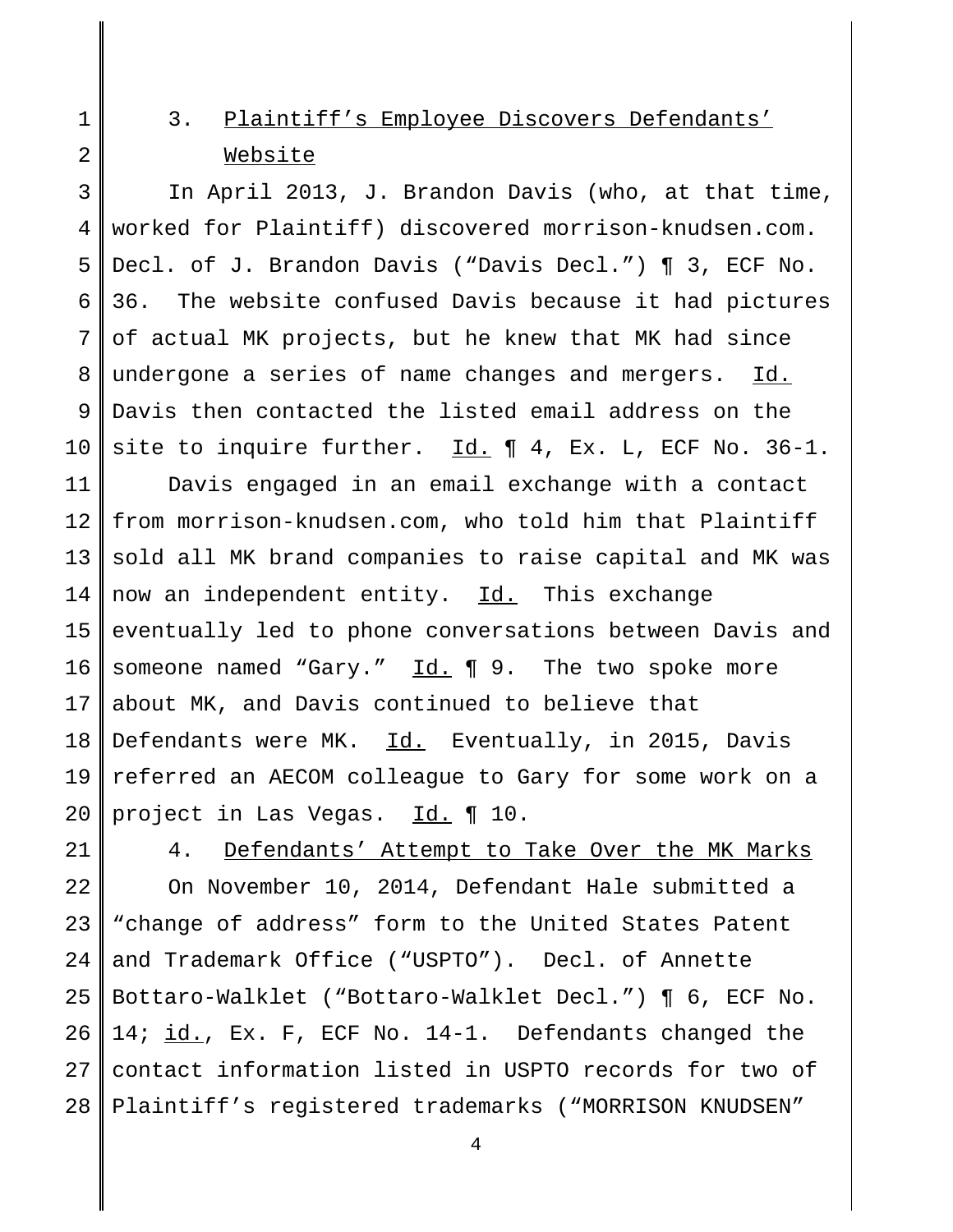1 2 3 and "MKCO MORRISON KNUDSEN") from Plaintiff's address, email address, and phone number to Defendants' address, email address, and phone number. Id.

4 5 6 7 8 9 One year later, Defendant Zukaloff submitted a document to the USPTO purporting to assign the registered trademark "MKCO MORRISON KNUDSEN" from Washington Group International (a previous name of Plaintiff) to Defendants in exchange for valuable consideration.  $\underline{Id.} \P 7$ , Ex. G., ECF No. 14-2.

10 11 12 13 14 15 16 17 18 19 Plaintiff did not renew its registrations for the "MORRISON KNUDSEN" and "MKCO MORRISON KNUDSEN" marks, so the USPTO cancelled the marks in February 2016. Pl.'s Mot. for Prelim. Inj. ("Mot.") 8:16-18; Compl. ¶ 26. On March 26, 2016, Defendants filed a new application with the USPTO to register the mark "MORRISON KNUDSEN," declaring that they owned the mark and claiming a first use date of April 18, 1933. Torres Decl. ¶ 7, Ex. 5 at 155, 158. The USPTO granted Defendants' application on November 8, 2016. Id.

20

5. Plaintiff Confronts Defendants

21 22 23 24 25 26 27 28 On May 23, 2017, Michael Gallo, an investigator for the law firm representing Plaintiff, emailed "sales@morrison-knudsen.com" and asked if some equipment listed for sale on Defendants' website was still available. Decl. of Michael Gallo ("Gallo Decl.") ¶ 3, ECF No. 16; id., Ex. K., ECF No. 16-1. Gallo received a response from the address: "Just some older gear that's getting sold." Id.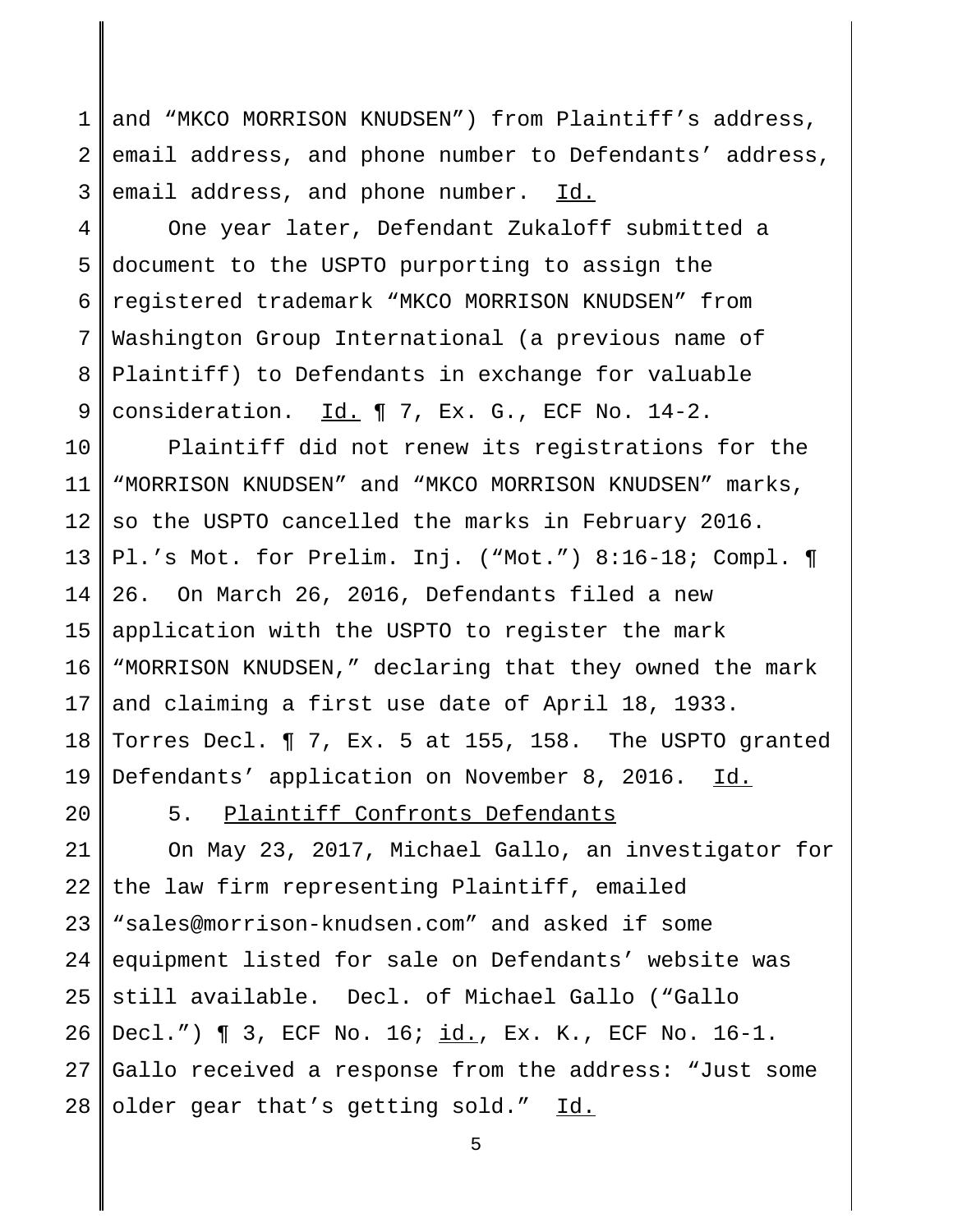1 2 3 4 5 6 7 8 9 10 On May 30, 2017, Plaintiff, through counsel Diana Torres, sent an email to Defendant Ripley at jripley@morrison-knudsen.com, demanding that Defendants take down the website and stop presenting all MK marks, projects, and services as their own. Torres Decl. ¶ 10, Ex. 8. Ripley responded, stating that Plaintiff's allegations were "moronic," "scurrilous," and "idiotic," and Ripley had reviewed SEC documents and had found nothing to indicate a relationship between Plaintiff and MK. Id. ¶ 11, Ex. 9.

11 12 13 14 15 16 Plaintiff responded to Ripley's email, detailing Plaintiff's corporate history and connection with MK. Id. 12, Ex. 9. Plaintiff's response also asked Ripley to identify the basis for Defendants' claim to be Morrison Knudsen Corporation. Id. Plaintiff has received no response as of July 28, 2017. Id.

#### 17 **B. Procedural Background**

18 19 20 21 22 23 24 25 26 27 28 On July 21, 2017, Plaintiff filed its Complaint, alleging seven claims: (1) false designation of origin/affiliation/passing off in violation of 15 U.S.C. §  $1125(a)(1)(A)$ ; (2) false advertising in violation of 15 U.S.C. § 1125(a)(1)(B); (3) cyberpiracy in violation of 15 U.S.C. § 1125(d); (4) California common law unfair competition; (5) California statutory unfair competition; (6) California statutory false advertising; and (7) petition for a cancellation of a registered mark. Compl. ¶¶ 48, 53, 57, 61, 66, 70, 74. Plaintiff filed its Motion on August 1, 2017 [11].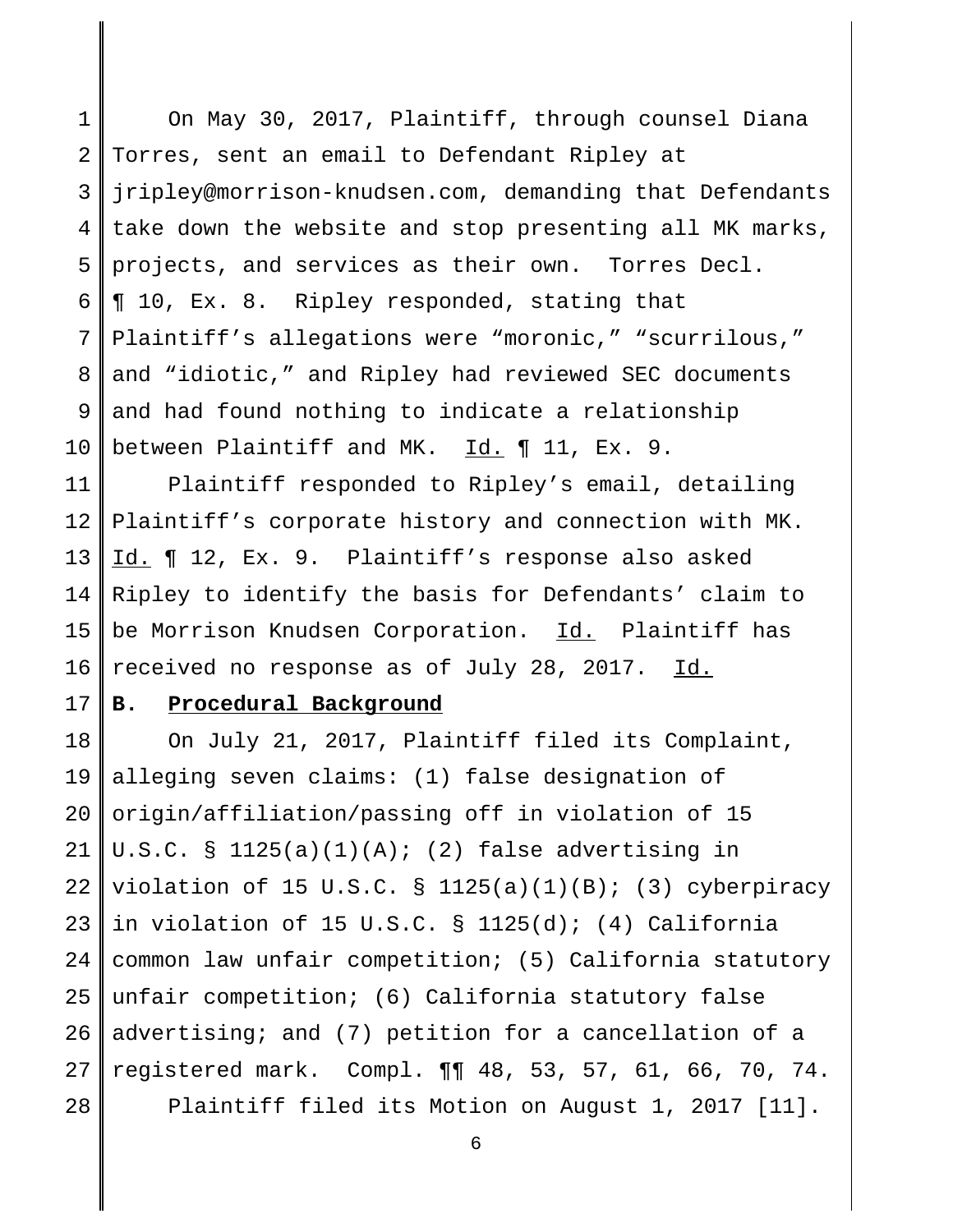1 2 3 Defendants filed their Opposition on August 15, 2017. [27]. Plaintiff filed its Reply on August 22, 2017. [34].

### **II. DISCUSSION**

#### 5 **A. Legal Standard**

4

6 7 8 9 10 11 12 13 14 "A plaintiff seeking a preliminary injunction must establish that he is likely to succeed on the merits, that he is likely to suffer irreparable harm in the absence of preliminary relief, that the balance of equities tips in his favor, and that an injunction is in the public interest." Am. Trucking Ass'ns v. City of L.A., 559 F.3d 1046, 1052 (9th Cir. 2009)(quoting Winter v. Nat. Res. Def. Council, 555 U.S. 7, 20 (2008)).

15 16 17 18 19 20 21 22 23 24 25 26 27 28 A court employs a sliding scale when considering a plaintiff's showing as to the likelihood of success on the merits and the likelihood of irreparable harm. Alliance for the Wild Rockies v. Cottrell, 632 F.3d 1127, 1131 (9th Cir. 2011). "Under this approach, the elements of the preliminary injunction test are balanced, so that a stronger showing of one element may offset a weaker showing of another." Id. Therefore, "serious questions going to the merits and a balance of hardships that tips sharply towards the plaintiff can support issuance of a preliminary injunction, so long as the plaintiff also shows that there is a likelihood of irreparable injury and that the injunction is in the public interest." Id. at 1135.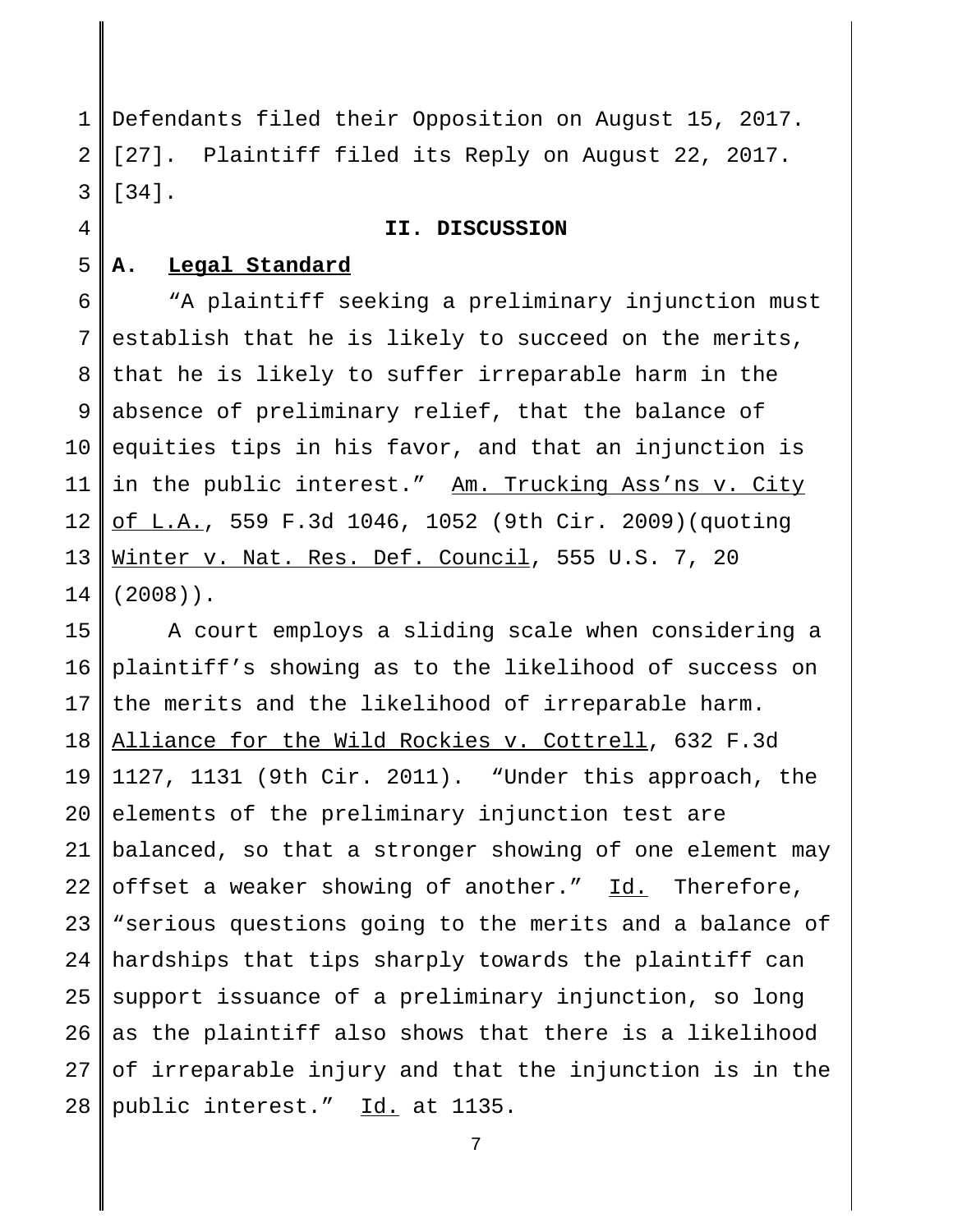1

2

### **B. Discussion**

1. Likelihood of Success on the Merits

3 4 5 As discussed more fully below, Plaintiff has made a showing that it is likely to succeed on the merits of its claims.

6

a. False Designation Claim

7 8 9 10 11 12 13 14 15 16 17 18 19 20 21 22 23 "Section 43(a) of the Lanham Act, 15 U.S.C. § 1125(a), forbids the use of false designations of origin and false descriptions or representations in the advertising and sale of goods and services." Smith v. Montoro, 648 F.2d 602, 603 (9th Cir. 1981).In a false designation claim, Plaintiff must prove that Defendants "(1) use[d] in commerce (2) any word, false designation of origin, false or misleading description, or representation of fact, which (3) is likely to cause confusion or misrepresents the characteristics of his or another person's goods or services." Freecycle Network, Inc. v. Oey, 505 F.3d 898, 902 (9th Cir. 2007). Courts have defined "use in commerce" to include **"**communications made on public websites." Nat'l Grange of the Order of Patrons of Husbandry v. Cal. State Grange, No. 2:16-201 WBS DB, 2016 U.S. Dist. LEXIS 158144, at \*10 (E.D. Cal. Nov. 15, 2016).

24 25 26 27 28 Here, Plaintiff has clearly established that Defendants have used the MK marks in commerce. Defendants operate a website, www.morrison-knudsen.com, which uses the MK mark in the domain name, and through this website, Defendants represent that they are in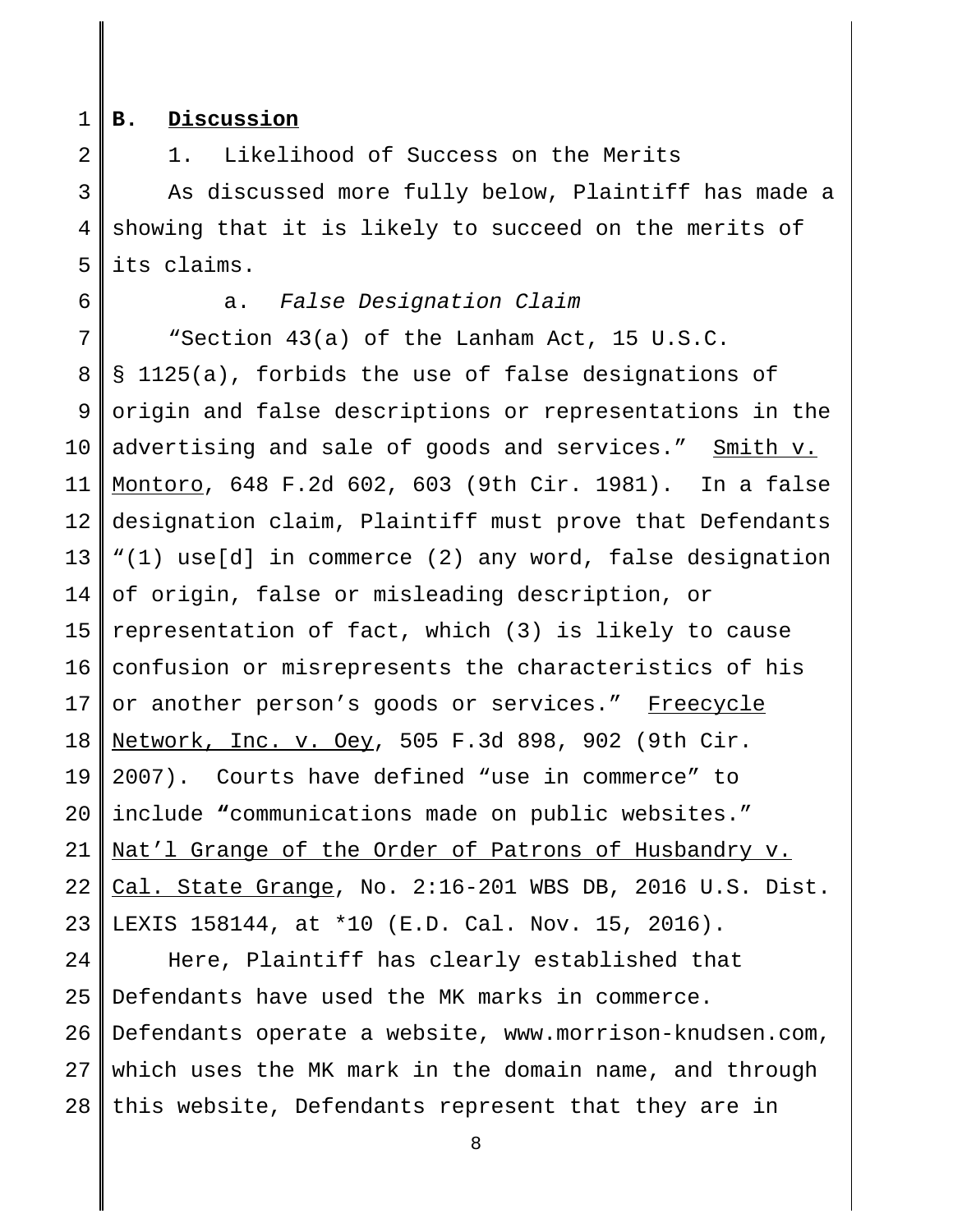1 2 fact MK, taking credit for MK's history and achievements. See Szurgot Decl., Ex. C.

3 4 5 6 7 8 9 10 11 12 Next, Plaintiff must establish a likelihood of confusion between the marks. Freecycle Network, 505 F.3d at 902. Courts consider eight factors in determining likelihood of confusion.<sup>3</sup> However, at the preliminary injunction stage, the court is not required to consider all of the factors because the court "will have had only a brief opportunity to consider the different factors relevant to the likelihood of confusion determination." Miss Universe, Inc. v. Flesher, 605 F.2d 1130 (9th Cir. 1979).

13 14 15 16 17 18 19 20 21 Even a consideration of some of the factors shows a likelihood of confusion. The uses of the MK marks are identical. In fact, Defendants merely assumed ownership of the MK marks and display them and MK's history prominently on their website. Further, Plaintiff and Defendants use identical MK marks in the same market to sell the same services and goods, including construction contracts and construction equipment. Torres Decl., Ex. 7. The Ninth Circuit has

22

23 24 25 26 27 28  $3$  The eight factors include "1) strength of the allegedly infringed mark; 2) proximity or relatedness of the goods; 3) similarity of the sight, sound, and meaning of the marks; 4) evidence of actual confusion; 5) degree to which the marketing channels converge; 6) type of goods and degree of care consumers are likely to exercise in purchasing them; 7) intent of the defendant in selecting the allegedly infringing mark; and 8) likelihood that the parties will expand their product lines." Metro Pub. v. San Jose Mercury News, 987 F.2d 637, 640 (9th Cir. 1993).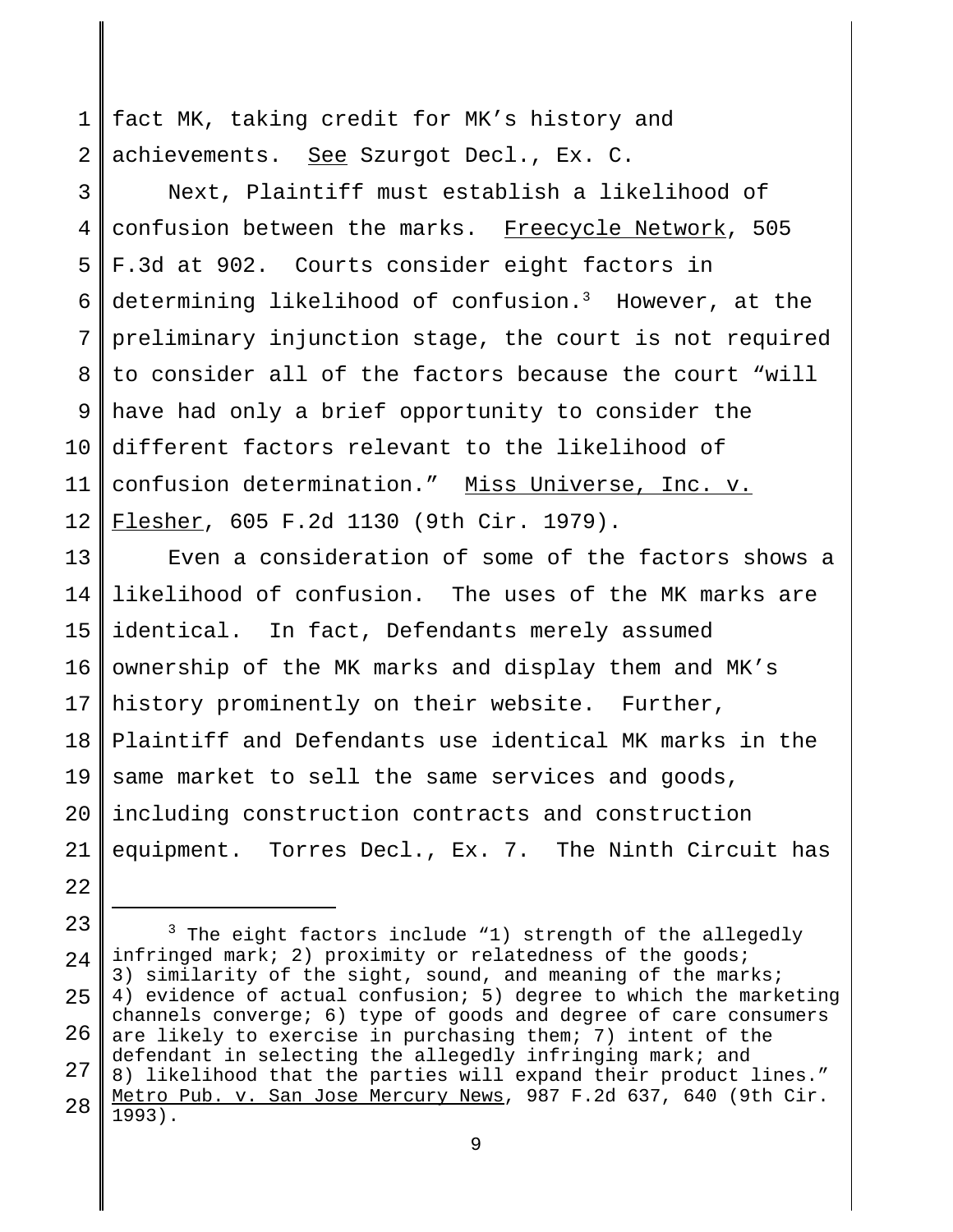1 2 3 4 5 6 7 8 9 10 11 12 13 found it to be clear error "to find no likelihood of confusion when two products with virtually identical marks are in the same market." Honor Plastic Indus. Co. v. Lollicup USA, Inc., 462 F. Supp. 2d 1122, 1132 (E.D. Cal. 2006)(citing Lindy Pen Co. v. Bic Pen Corp., 796 F.2d 254, 257 (9th Cir. 1986)). Finally, Plaintiff has provided evidence of actual confusion. Mr. Davis, Plaintiff's former employee, discovered Defendants' website and, after contacting one of Defendants' employees, was convinced that Defendants were MK. Davis Decl. ¶ 9. Accordingly, Plaintiff has shown a likelihood of success on the merits for its false designation claim.

14 15 16 17 18 19 20 21 22 23 24 25 26 27 28 Defendants argue that Plaintiff has abandoned its use of the MK marks and therefore has no right to bring its trademark claims under the Lanham Act. Opp'n 5:6- 16. To prove abandonment of the MK marks, Defendants must prove "(1) discontinuance of trademark use and (2) intent not to resume such use." Electro Source, Ltd. Liab. Co. v. Brandess-Kalt-Aetna Grp., Inc., 458 F.3d 931, 935 (9th Cir. 2006). "Even a single instance of use is sufficient against a claim of abandonment of a mark if such use is made in good faith." Carter-Wallace, Inc. v. Proctor & Gamble Co., 434 F.2d 794, 804 (9th Cir. 1970). Further, contrary to Defendants' argument, use of a mark in promotional materials, including "customer presentations and solicitations," is sufficient use to defeat an argument for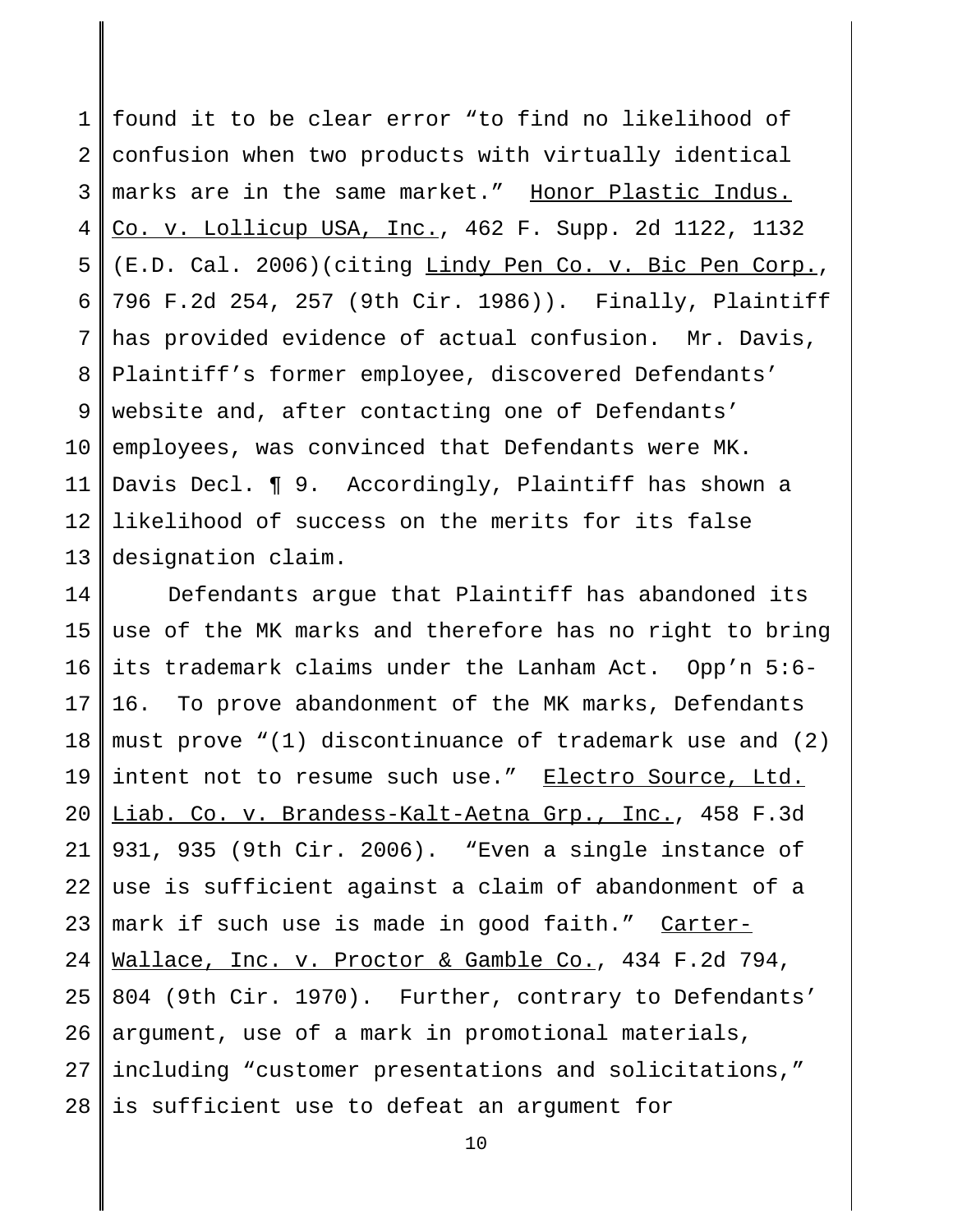1 2 3 4 5 6 abandonment. Wells Fargo & Co. v. ABD Ins. & Fin. Servs., Inc., 758 F.3d 1069, 1072 (9th Cir. 2014), as amended (Mar. 11, 2014). This is true even where a company has acquired another company and changed the name of that company but still uses the acquired company's marks in promotional materials. Id. at 1071.

7 8 9 10 11 12 13 14 15 16 17 18 19 20 21 22 23 24 Here, as the exhibits to the Szurgot Declaration evidence, Plaintiff has continued to use the MK marks and name in its promotional materials, including making reference to MK's past projects. See Szurgot Decl., Exs. B-1, B-2, B-3, B-4. As Plaintiff argues, it purchased the MK brand to profit from MK's impressive history and to gain a competitive advantage in the marketplace. Reply 10:4-9; see Wells Fargo, 758 F.3d at 1072 (holding that use of a mark "demonstrate[s] Wells Fargo's business calculation that it could continue to benefit from the goodwill and mark recognition associated with [the company it acquired]"). Because Plaintiff has continued to use the MK marks, Defendants' abandonment argument must fail. See Cumulus Media, Inc. v. Clear Channel Commc'ns, Inc., 304 F.3d 1167, 1174 (11th Cir. 2002)(finding use in promotional materials enough to vitiate an abandonment argument).

25

b. False Advertising

26 27 28 As a preliminary matter, Defendants argue that Plaintiff does not have standing to bring its false advertising claim because the parties "are not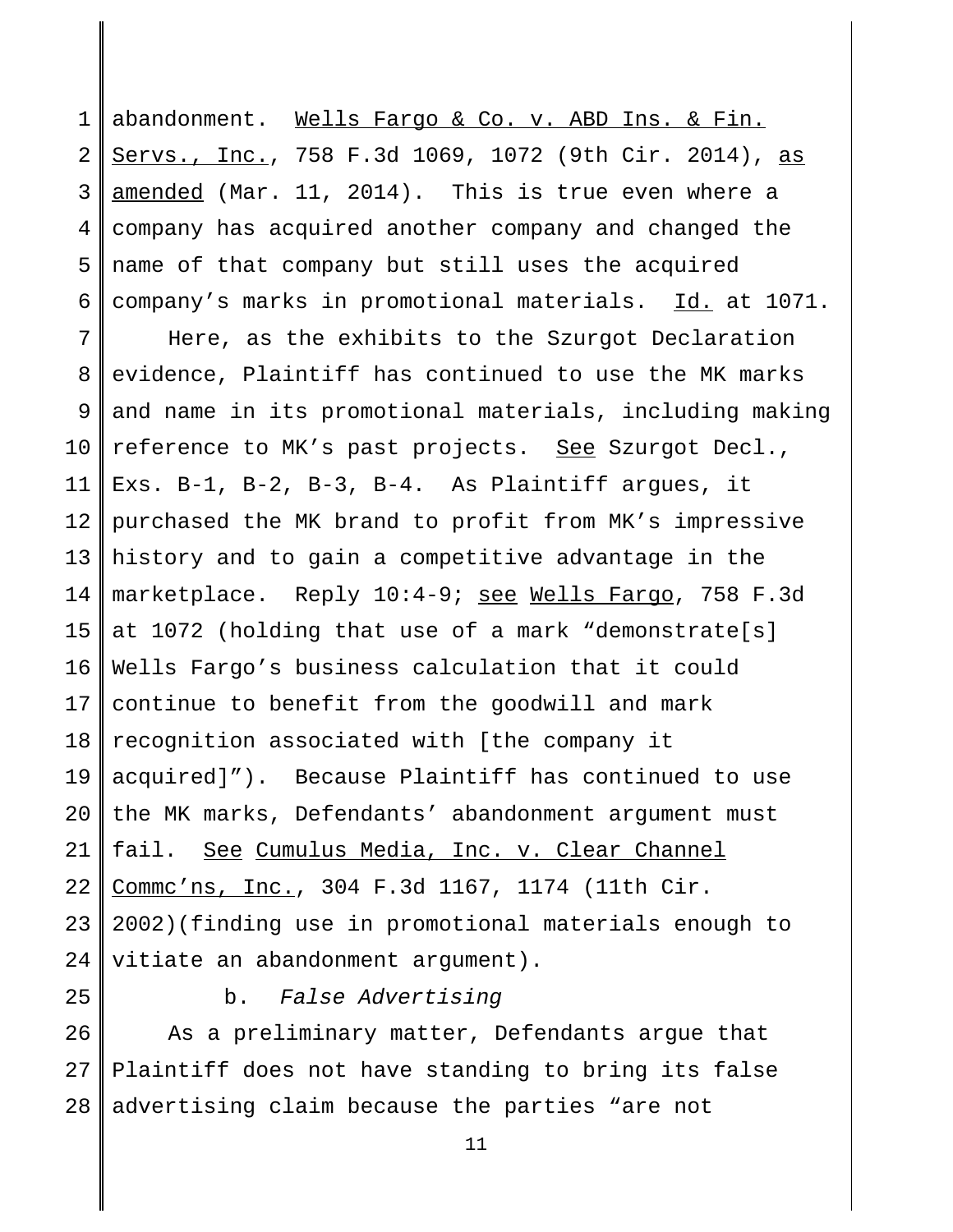1 2 3 4 5 6 7 8 9 10 11 12 competitors." Opp'n 8:14-18. To allege standing for a false advertising claim under the Lanham Act, the plaintiff must show: (1) an "injury to a commercial interest in sales or business reputation" (2) that is "proximately caused by the defendant's misrepresentations." Lexmark Int'l, Inc. v. Static Control Components, Inc., 134 S. Ct. 1377, 1395 (2014). Despite Defendants' argument, "a plaintiff need not be a direct competitor with a defendant to bring a false advertising claim under the Lanham Act." Luxul Tech., Inc. v. Nectarlux, LLC, 78 F. Supp. 3d 1156, 1170 (N.D. Cal. 2015)(citing Lexmark, 134 S. Ct. at 1392).

13 14 15 16 17 18 19 20 21 22 23 24 25 26 27 28 Plaintiff alleges Defendants' misrepresentations as to MK's involvement in Defendants' products and services have injured Plaintiff because Plaintiff has "lost control over the goodwill" in the MK name and "Defendants literally transferred Plaintiff's property into Defendants' own name and control." Reply 3:4-10. The Court holds that this is sufficient for standing under a false advertising claim. Because Defendants have essentially stolen the MK brand from Plaintiff, Defendants' advertising of the MK brand and services under this brand "causes [consumers] to withhold trade from the plaintiff." Lexmark, 134 S. Ct. at 1391. Defendants' deception also hurts Plaintiff's business reputation, which includes the MK brand Plaintiff acquired with the purchase of the MK entities. Accordingly, Plaintiff has standing to bring its false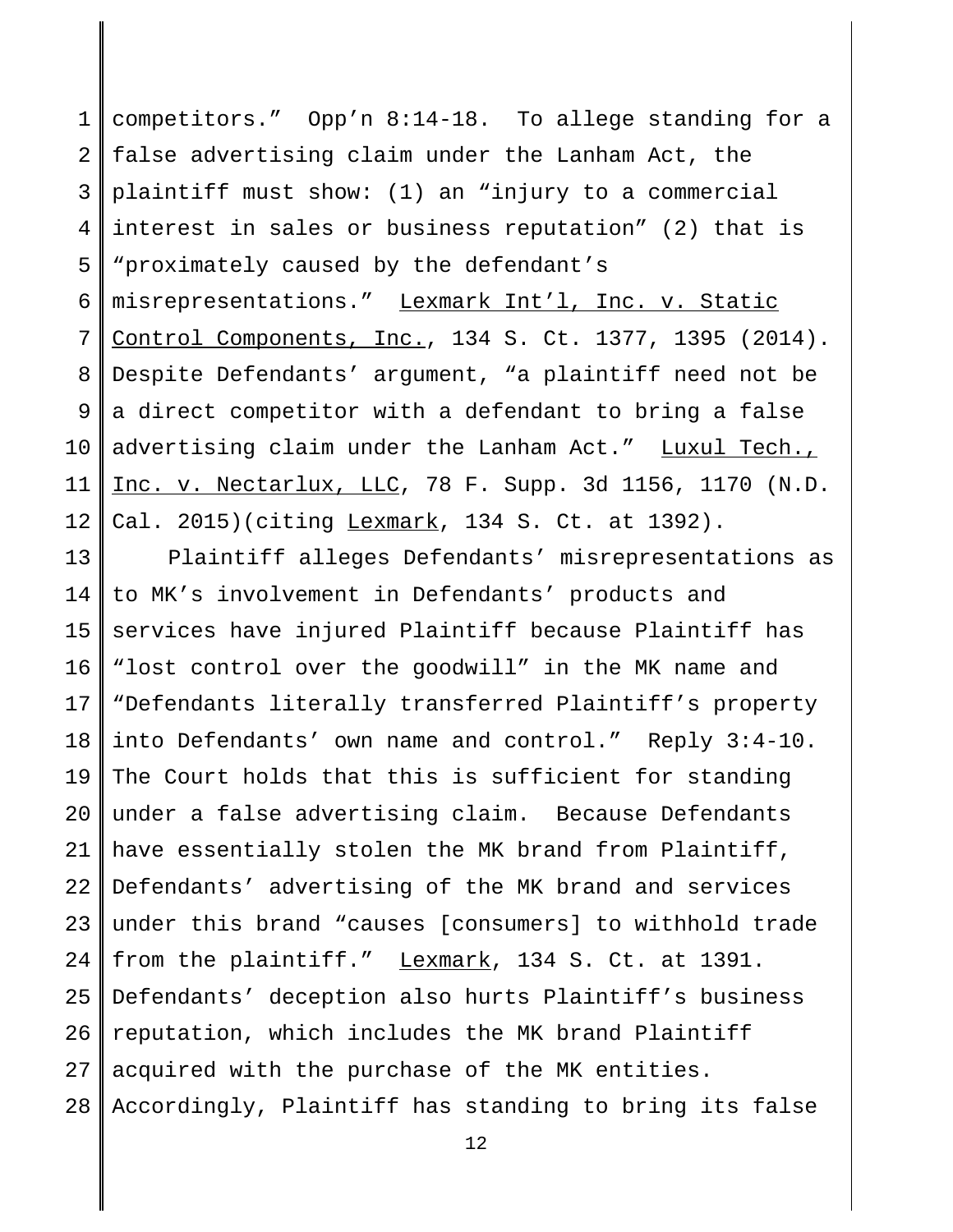1 advertising claim.

24

2 3 To succeed on its claim for false advertising under the Lanham Act, $4$  Plaintiff must prove:

4 5 6 7 8 9 10 11 (1) a false statement of fact by the defendant in a commercial advertisement about its own or another's product; (2) the statement actually deceived or has the tendency to deceive a substantial segment of its audience; (3) the deception is material, in that it is likely to influence the purchasing decision; (4) the defendant caused its false statement to enter interstate commerce; and (5) the plaintiff has been or is likely to be injured as a result of the false statement, either by direct diversion of sales from itself to defendant or by a lessening of the goodwill associated with its products.

#### 12 13 Southland Sod Farms v. Stover Seed Co., 108 F.3d 1134, 1139 (9th Cir. 1997).

14 15 16 17 18 19 20 Both parties focus on the first element, with Plaintiff arguing that the statements Defendants make on their website are literally false, see Mot. 15:12- 24, and Defendants arguing that because Plaintiff abandoned the MK marks, the statements Defendants make cannot be literally false and are at best ambiguous, see Opp'n 7:6-10.

21 22 23 "To demonstrate falsity within the meaning of the Lanham Act, a plaintiff may show that the statement was literally false, either on its face or by necessary

<sup>25</sup> 26 27 28 <sup>4</sup> Plaintiff also alleges violations of California Business and Professions Code sections 17200 and 17500, which similarly prohibit misleading advertising. However, these state law claims are not substantively addressed because the state claims are "substantially congruent" to the Lanham Act claims. JHP Pharm., Ltd. Liab. Co. v. Hospira, Inc., 52 F. Supp. 3d 992, 997 n.4 (C.D. Cal. 2014).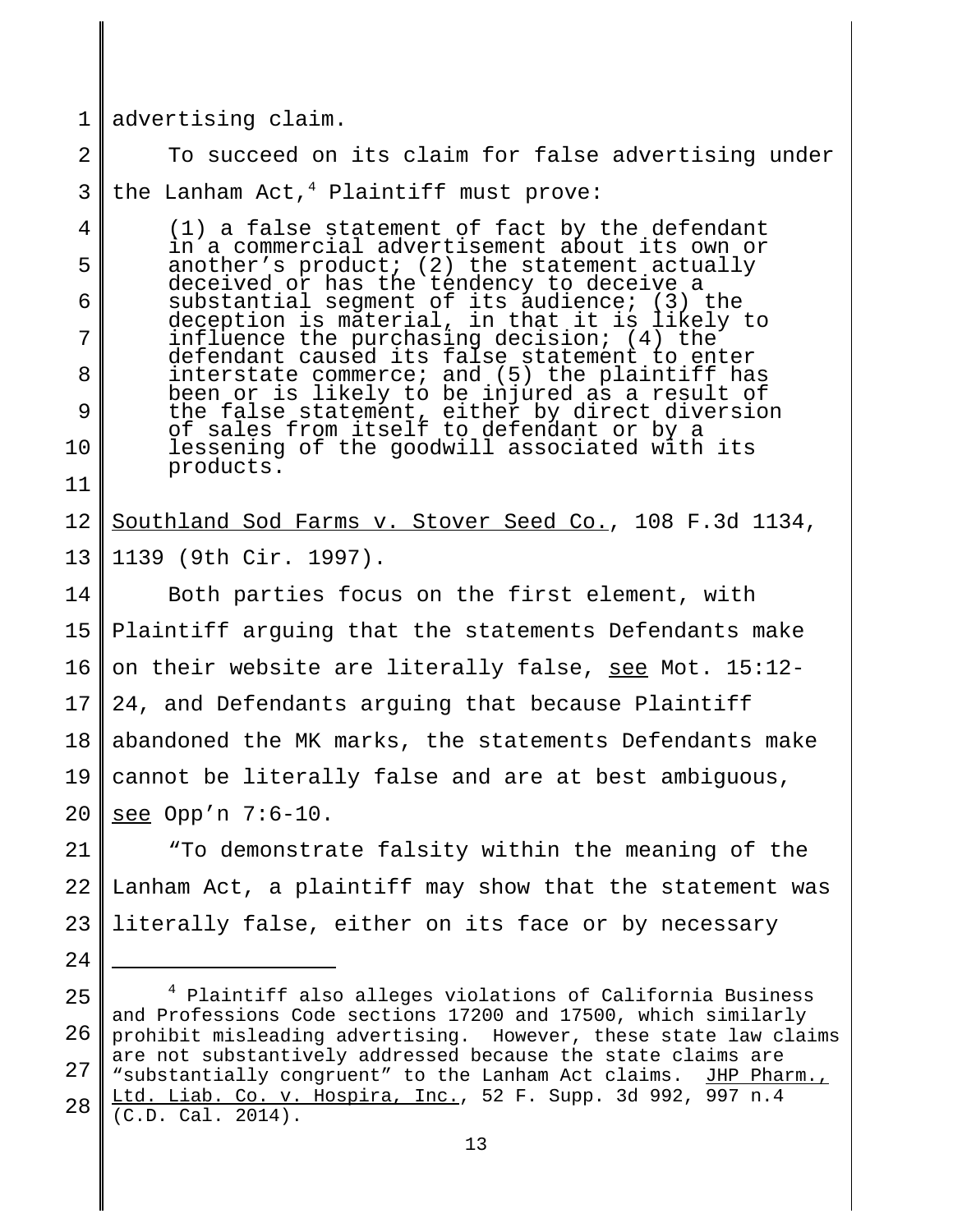1 2 3 4 5 6 7 implication, or that the statement was literally true but likely to mislead or confuse consumers." Southland Sod Farms, 108 F.3d at 1139. "To be 'literally false' the statement must be unambiguously false." Kwan Software Eng'g, Inc. v. Foray Techs., Ltd. Liab. Co., No. C 12-03762 SI, 2014 U.S. Dist. LEXIS 17376, at \*16 (N.D. Cal. Feb. 11, 2014).

8 9 10 11 12 13 14 15 16 17 18 19 20 21  $2.2<sub>2</sub>$ Here, the alleged literally false statements include, among others, statements on Defendants' website that Defendants are in fact MK and taking credit for MK projects including projects prior to Plaintiff's acquisition of MK as well as Plaintiff's current projects. Szurgot Decl. ¶ 11, Ex. C at 41-43, 47-50. In their argument, Defendants again rely on Plaintiff's alleged abandonment of the MK marks; however, as discussed above, Plaintiff continues to use the MK marks and therefore has not abandoned these marks. Defendants are claiming to be MK despite Plaintiff's ownership of the MK entities and brand. Therefore, the MK-related statements on Defendants' website cannot be true and satisfy the first element of Plaintiff's false advertising claim.

23  $2.4$ 25 26 27 28 Plaintiff has shown a likelihood of success on the remaining elements of false advertising. "Statements that are literally false are presumed to have a tendency to deceive," and therefore, Plaintiff need not prove the second element of false advertising. Leatherman Tool Grp., Inc. v. Coast Cutlery Co., 823 F.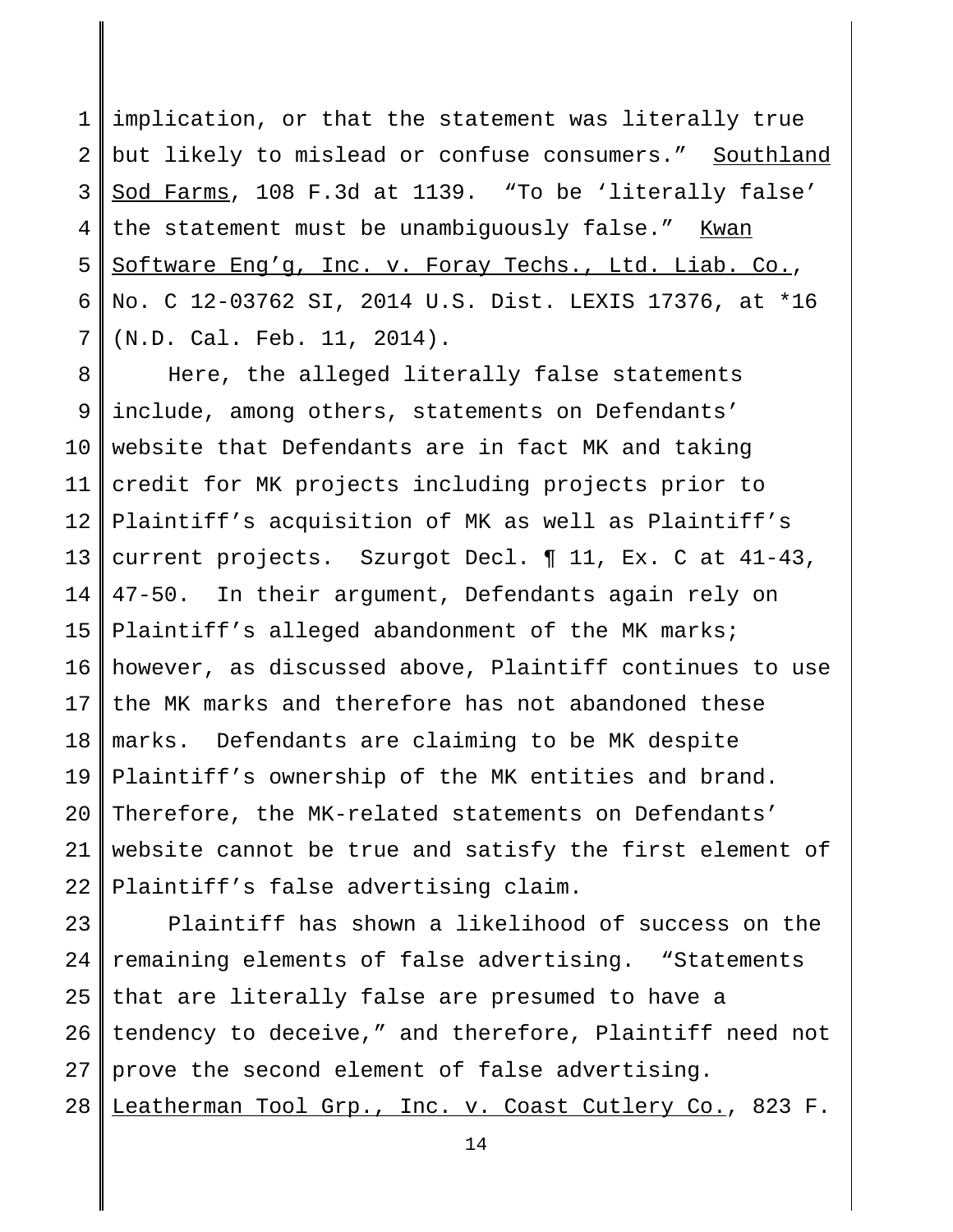1 2 3 4 5 6 Supp. 2d 1150, 1155 (D. Or. 2011); see McNeil-P.C.C., Inc. v. Bristol-Myers Squibb Co., 938 F.2d 1544, 1549 (2d Cir. 1991)("[When] the advertising claim is shown to be literally false, the court may enjoin the use of the claim without reference to the advertisement's impact on the buying public.").

7 8 9 10 11 12 13 14 15 Additionally, "if the statements at issue are found to be literally false, the court may presume materiality." Itex Corp. v. Glob. Links Corp., 90 F. Supp. 3d 1158, 1173 (D. Nev. 2015). Even if the Court did not presume materiality, the statements at issue were clearly made to influence consumers, who rely on MK's brand and long history in the construction industry when making a decision whether to engage Defendants' services.

16 17 18 19 20 21 22 23 24 25 26 27 28 The statements at issue clearly entered interstate commerce as Defendants published them on their website. See United States v. Sutcliffe, 505 F.3d 944, 953 (9th Cir. 2007)(stating that "the Internet is both an instrumentality and channel of interstate commerce")(internal quotations and citations omitted). Finally, as to the injury element, "'a competitor need not prove injury when suing to enjoin conduct that violates section 43(a).'" Healthport Corp. v. Tanita Corp. of Am., 563 F. Supp. 2d 1169, 1181 (D. Or. 2008)(quoting Harper House, Inc. v. Thomas Nelson, Inc., 889 F.2d 197, 210 (9th Cir. 1989)). Even so, Plaintiff has provided evidence to show that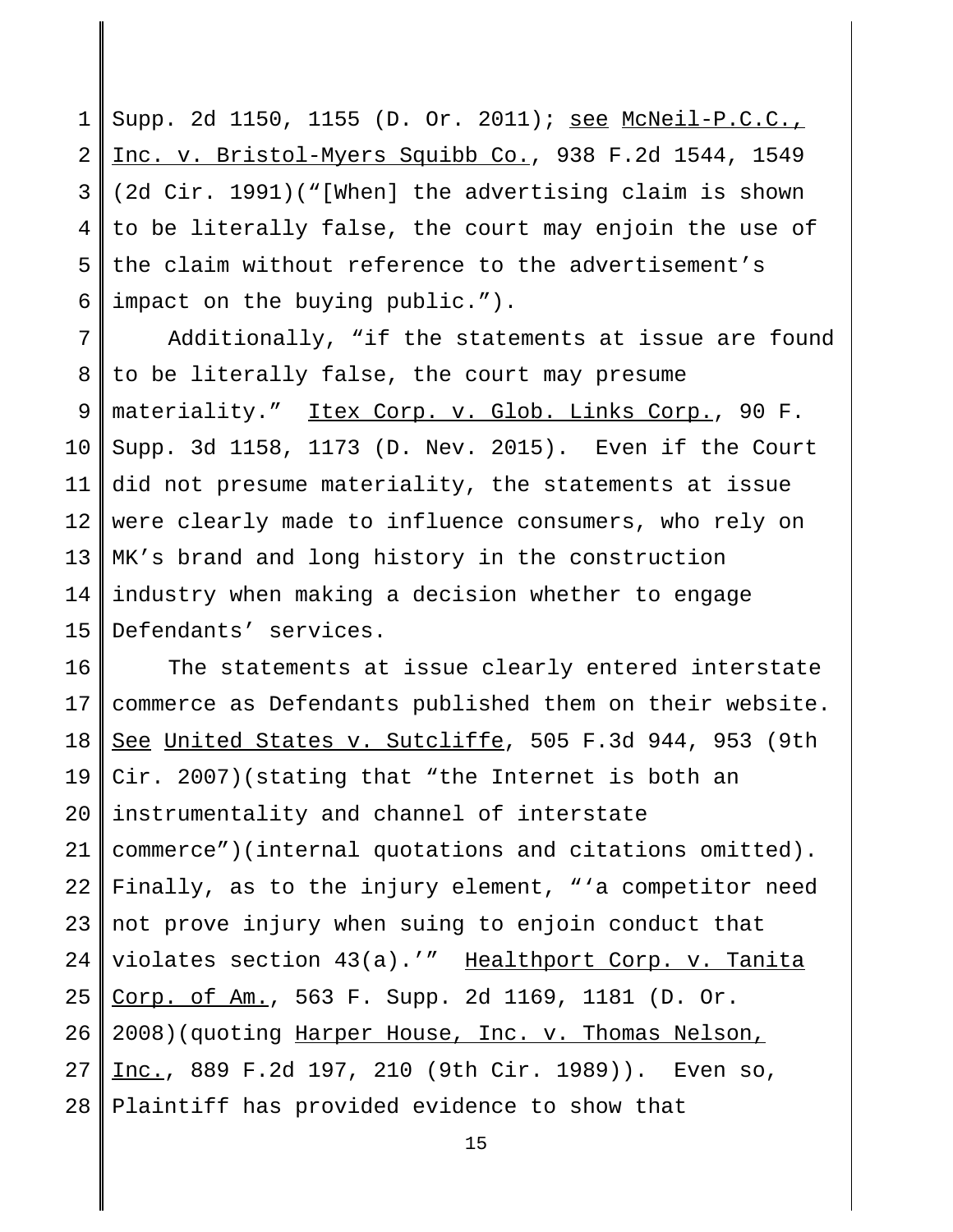1 2 3 Defendants' false statements have lessened the goodwill in the MK brand, including that Plaintiff no longer has control over the goodwill remaining in the brand.

4 5 6 Consequently, Plaintiff has proven a likelihood on the success of the merits of its false advertising claim.

7

## c. Cyberpiracy

8 9 10 11 12 13 14 15 16 17 18 19 20 21 22 23 24 25 To succeed on a claim for cyberpiracy under 15 U.S.C. § 1125(d), Plaintiff "must establish that its mark is distinctive, that defendants used a mark that is identical or confusingly similar to [Plaintiff's mark], and that defendant had a bad faith intent to profit from the mark." Flow Control Indus. v. AMHI, Inc., 278 F. Supp. 2d 1193, 1200 (W.D. Wash. 2003). In looking at whether the mark is distinctive, the Court focuses on whether the mark is distinctive **at the time of registration of the domain name**. <sup>5</sup> GoPets Ltd. v. Hise, 657 F.3d 1024, 1030 (9th Cir. 2011). Plaintiff provided a Whois Record for Defendants' domain name, morrison-knudsen.com, which shows a registration date of March 25, 2008. Torres Decl., Ex. 7. At that time, Plaintiff held a valid registered trademark in MORRISON KNUDSEN. See Bottaro-Walklet Decl. ¶ 5. A registered trademark is presumed to be distinctive. Zobmondo Entm't, Ltd. Liab. Co. v. Falls

26 27

<sup>&</sup>lt;sup>5</sup> Defendants do not mention this rule and instead conclusorily argue that Plaintiff's "claim must fail because it does not have [any] valid trademark." Opp'n 9:24-25.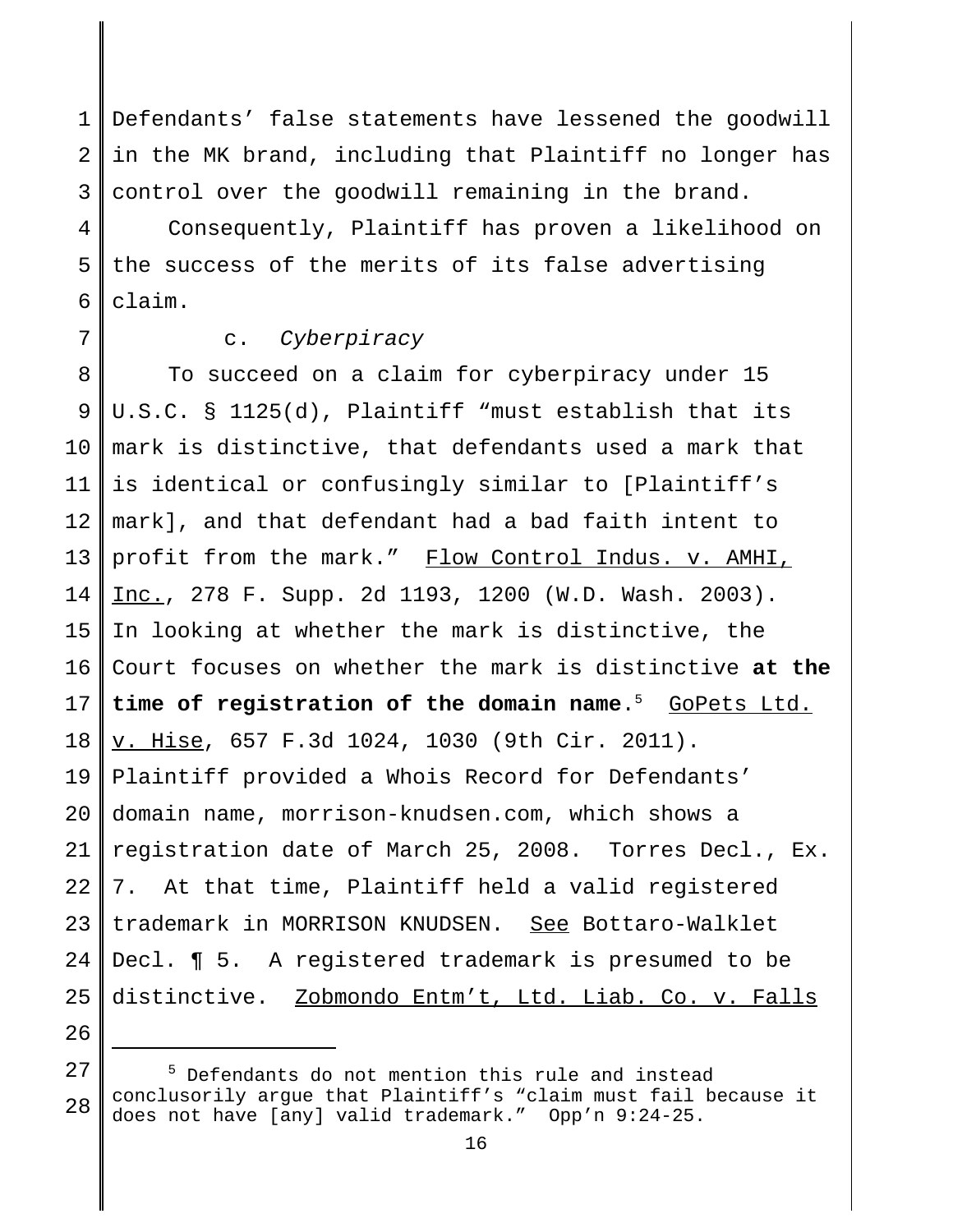1 2 3 4 5 6 7 8 Media, Ltd. Liab. Co., 602 F.3d 1108, 1113-14 (9th Cir. 2010)("Where the PTO issues a registration without requiring proof of secondary meaning, the presumption is that the mark is inherently distinctive."). Additionally, Defendants' domain name, morrisonknudsen.com, is identical to Plaintiff's MORRISON KNUDSEN mark. Therefore, Plaintiff can prove the first two elements of its cyberpiracy claim.

9 10 11 12 13 14 15 16 17 18 19 20 21 22 23 Finally, Plaintiff must prove that Defendants had a "bad faith intent to profit" from the MORRISON KNUDSEN mark when they registered their domain name. 15 U.S.C.  $\S$  1125(d)(1)(A)(i). "[T]he defendant must intend to profit specifically from the goodwill associated with another's trademark." Solid Host, NL v. Namecheap, Inc., 652 F. Supp. 2d 1092, 1109 (C.D. Cal. 2009). The statute lists nine factors to consider when determining whether a defendant has acted with a bad faith intent to profit from the use of a mark. See 15 U.S.C. §  $1125(d)(1)(B)(I) - (IX)$ . However, courts are not limited to these listed factors in making a determination of a bad faith intent. See Sporty's Farm L.L.C. v. Sportsman's Mkt., Inc., 202 F.3d 489, 498 (2d Cir. 2000).

24 25 26 27 28 There is ample evidence of Defendants' bad faith intent to profit from their use of the MORRISON KNUDSEN mark. First, Defendants did not have any intellectual property rights in the mark at the time they registered the domain name containing the mark. See 15 U.S.C.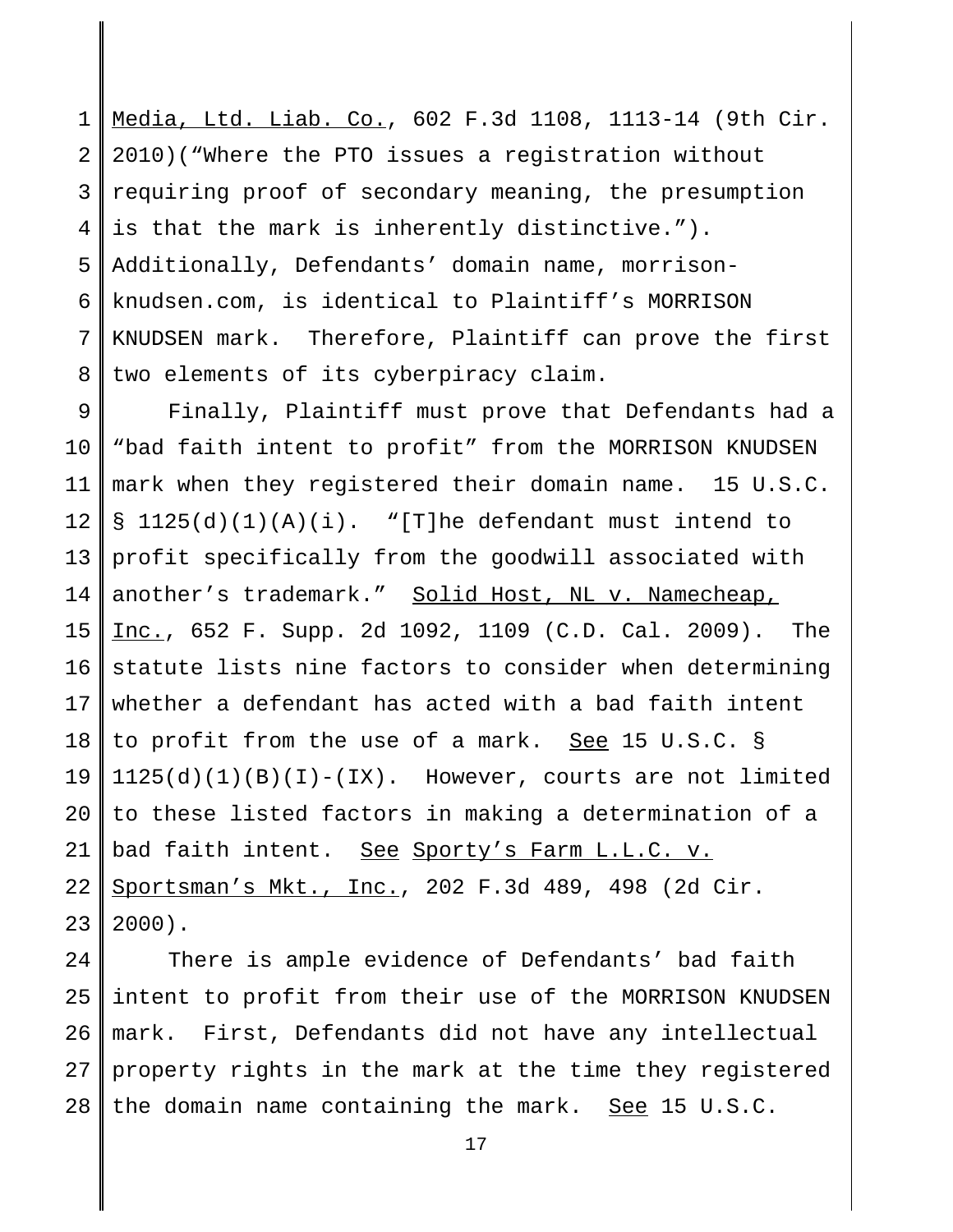1 2 3 4 5 6 7 8 9 10 11 12 13 14 15 16 17 18 19 20 21 22 23  $\S$  1125(d)(1)(B)(i)(I). In fact, Plaintiff owned the registered MORRISON KNUDSEN mark at the time Defendants' registered the domain name. See Bottaro-Walklet Decl. ¶ 5. Further, Defendant Hale submitted a "change of address" request to the USPTO seeking to change the address of the registered MORRISON KNUDSEN mark to Defendants' address. Id. ¶ 6. Defendant Hale did this without any apparent authority from the true owner of the mark, Plaintiff. Id. ¶ 6. Following the cancellation of the MORRISON KNUDSEN mark in February 2016, Defendants applied to register the mark with the USPTO, claiming that their first use of the mark in commerce was "at least as early as April 18, 1933," the date MK, not Defendants, began using the mark. Torres Decl. ¶, Ex. 5 at 155. Finally, Defendants, on the morrison-knudsen.com website, tout the architectural accomplishments associated with the MK marks, claiming that these accomplishments are their own. Szurgot Decl. ¶ 11, Ex. C at 41-43. Defendants' actions with regard to the MORRISON KNUDSEN mark therefore demonstrate a "bad faith intent to profit" from the use of the mark. Plaintiff has established a likelihood of success on the merits of its cyberpiracy claim.

24

2. Irreparable Harm

25 26 27 28 In addition to demonstrating a likelihood of success on the merits of its claims, Plaintiff must demonstrate that it is likely to suffer irreparable harm if the Court does not grant the preliminary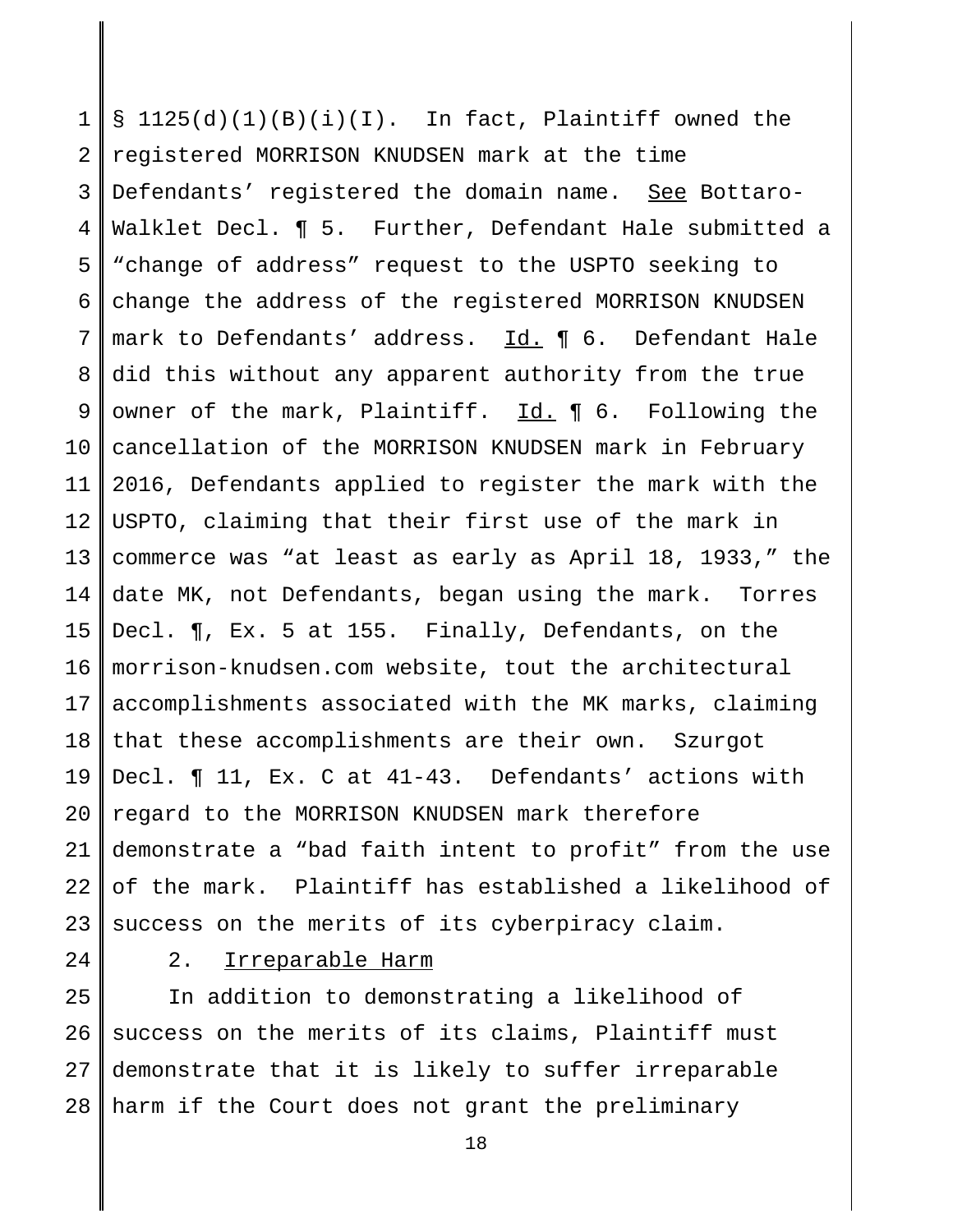1 2 3 4 5 6 7 8 9 injunction. Winter, 555 U.S. at 20. While monetary harm is typically not sufficient to demonstrate irreparable harm, see California Pharmacists Ass'n v. Maxwell-Jolly, 563 F.3d 847, 851-52 (9th Cir. 2009), "[e]vidence of loss of control over business reputation and damage to goodwill could constitute irreparable harm," Herb Reed Enterprises, LLC v. Florida Entertainment Management, 736 F.3d 1239, 1250 (9th Cir. 2013).

10 11 12 13 14 15 16 17 18 19 20 21 22 23 24 25 26 27 28 Defendants argue that Plaintiff was aware of the alleged wrongful conduct in May 2017 but did not file the Action until four months later, which suggests that there is no irreparable injury. Opp'n 10:1-5. A "long delay before seeking a preliminary injunction implies a lack of urgency and irreparable harm." Oakland Tribune, Inc. v. Chronicle Publ'g, 762 F.2d 1374, 1377 (9th Cir. 1985). Here, Plaintiff sent Defendants a letter dated May 30, 2017 regarding Defendants' allegedly infringing conduct to which Defendants responded on June 1, 2017 stating that Plaintiff was the one fraudulently using the MK marks. Torres Decl., Exs. 8, 9. Plaintiff's counsel responded on June 13, 2017 in an email outlining Plaintiff's history and its acquisition of the MK entities and MK brand. Id., Ex. 9. Plaintiff then ordered Defendants' corporate records, which it received on June 26, 2017. Plaintiff filed suit approximately three weeks later, on July 21, 2017 [1], and filed the instant Motion ten days later,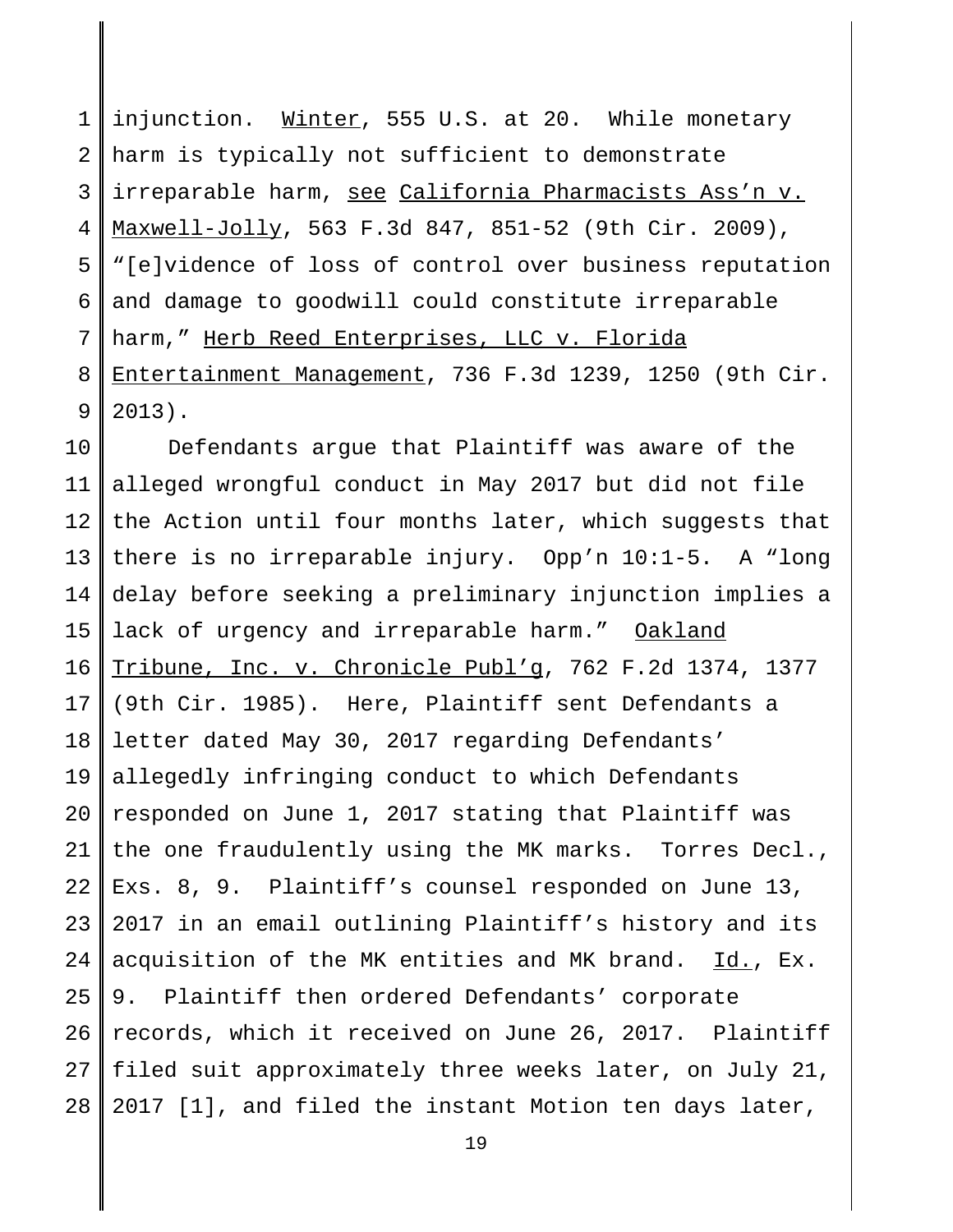1 2 3 4 5 6 7 8 9 10 11 on August 1, 2017 [11]. The few weeks' delay in filing the instant Motion, during which Plaintiff likely conducted further investigation on Defendants' actions necessitating the instant Motion, does not weigh against a finding of irreparable harm. See Disney Enters. v. VidAngel, Inc., No. 16-56843, 2017 U.S. App. LEXIS 16188, at \*36 (9th Cir. Aug. 24, 2017)(affirming decision that delay did not negate irreparable harm because plaintiff was investigating defendant's alleged infringement and defendant made clear it would continue its alleged infringement).

12 13 14 15 16 17 18 19 20 21 22 23 24 25 26 27 28 Plaintiff has properly established a likelihood of irreparable harm should the Court not grant injunctive relief. According to the Ninth Circuit's opinion in Herb Reed, plaintiffs seeking injunctive relief must proffer evidence, not just "pronouncements [] grounded in platitudes," to establish a likelihood of irreparable harm. 736 F.3d at 1250-51. Defendants' usurpation of the MK brand, including MK's accomplishments and the MK marks, has prevented Plaintiff from exclusively controlling the brand and its goodwill, something Plaintiff paid to acquire. Plaintiff has offered evidence of Defendants' fraudulent takeover of the entire MK brand, which Plaintiff argues will continue to harm its business reputation. Mot. 21:3-16. On October 22, 2014, Defendant Topolewski filed a Certificate of Revival for MK Viet Nam. See Torres Decl., Ex. 2 at 97. In the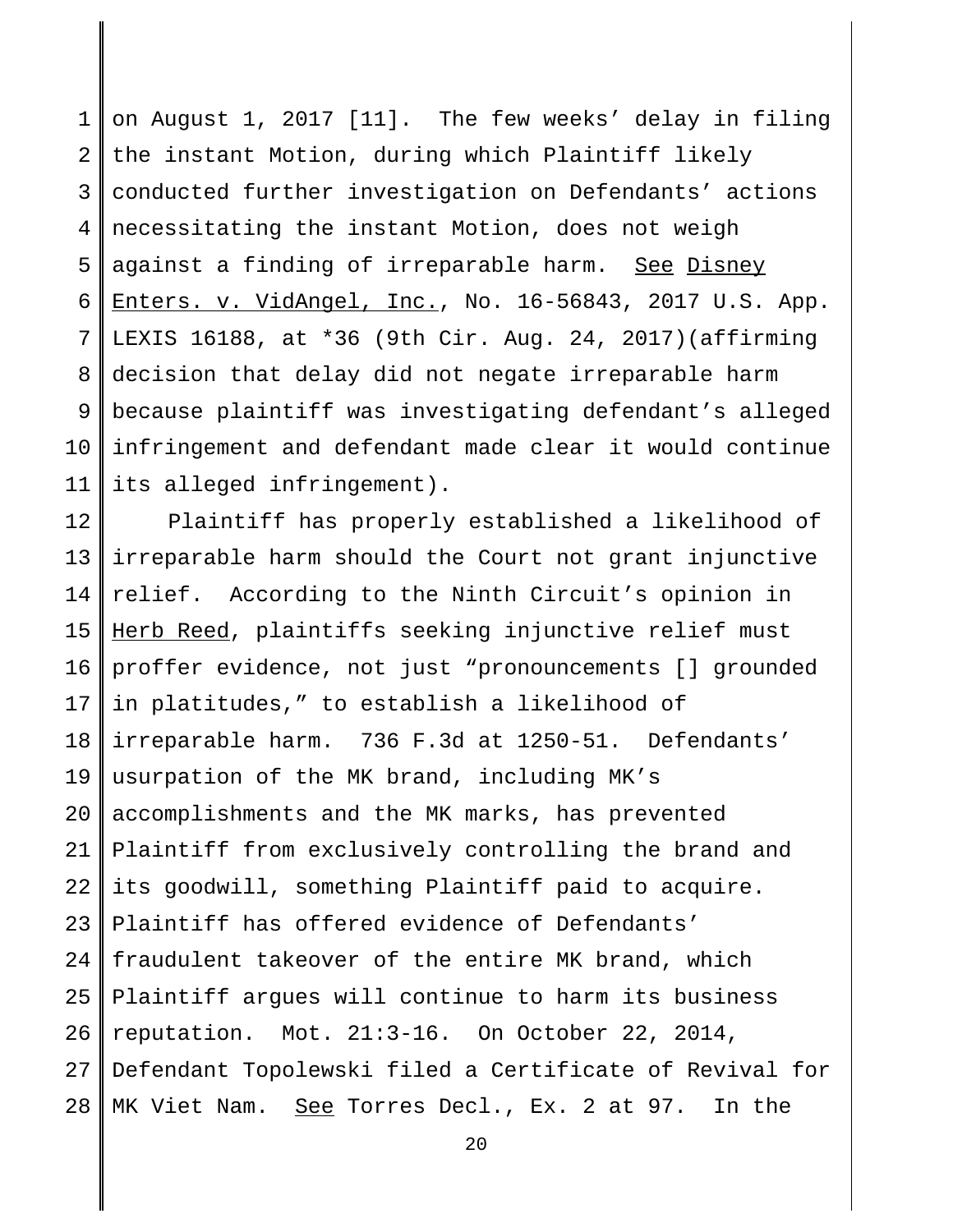1 2 3 4 5 6 7 8 9 10 11 12 13 14 15 16 17 18 19 20 21 22 23 24 25 26 27 Certificate of Revival, Defendant Topolewski named himself as the President of MK Viet Nam and declared, under penalty of perjury, that he had authorization from the board of directors of MK Viet Nam to revive the company.  $\underline{Id.}$  at 99. Plaintiff, the owner of the MK brand, at no time authorized Defendant Topolewski to revive MK Viet Nam. Then, on November 10, 2016, Defendant Hale submitted a change of address form to the USPTO seeking to change the address of the owner of the MORRISON KNUDSEN mark from Washington Group International, Inc.'s address (the former name of MK prior to Plaintiff's acquisition) to Defendants' address. Bottaro-Walklet Decl., Ex. F. In essence, Defendant Hale was assuming ownership of the mark and cutting off Plaintiff's chain of communication with the USPTO regarding the MORRISON KNUDSEN mark. As explained above, Defendants also renamed a number of their corporations to include the MK name. See Torres Decl., Exs. 3, 4. When Plaintiff discovered Defendants had essentially assumed the identity of the MK brand, Plaintiff sent a cease and desist letter to which Defendants responded that Plaintiff's letter was a "petty act of extortion and larceny," and instead, Defendants accused Plaintiff of fraudulently claiming it owned the MK brand. Id., Ex. 9 at 179. Such a response shows Defendants have no intent to stop using the MK brand.

28

As the evidence Plaintiff presented shows,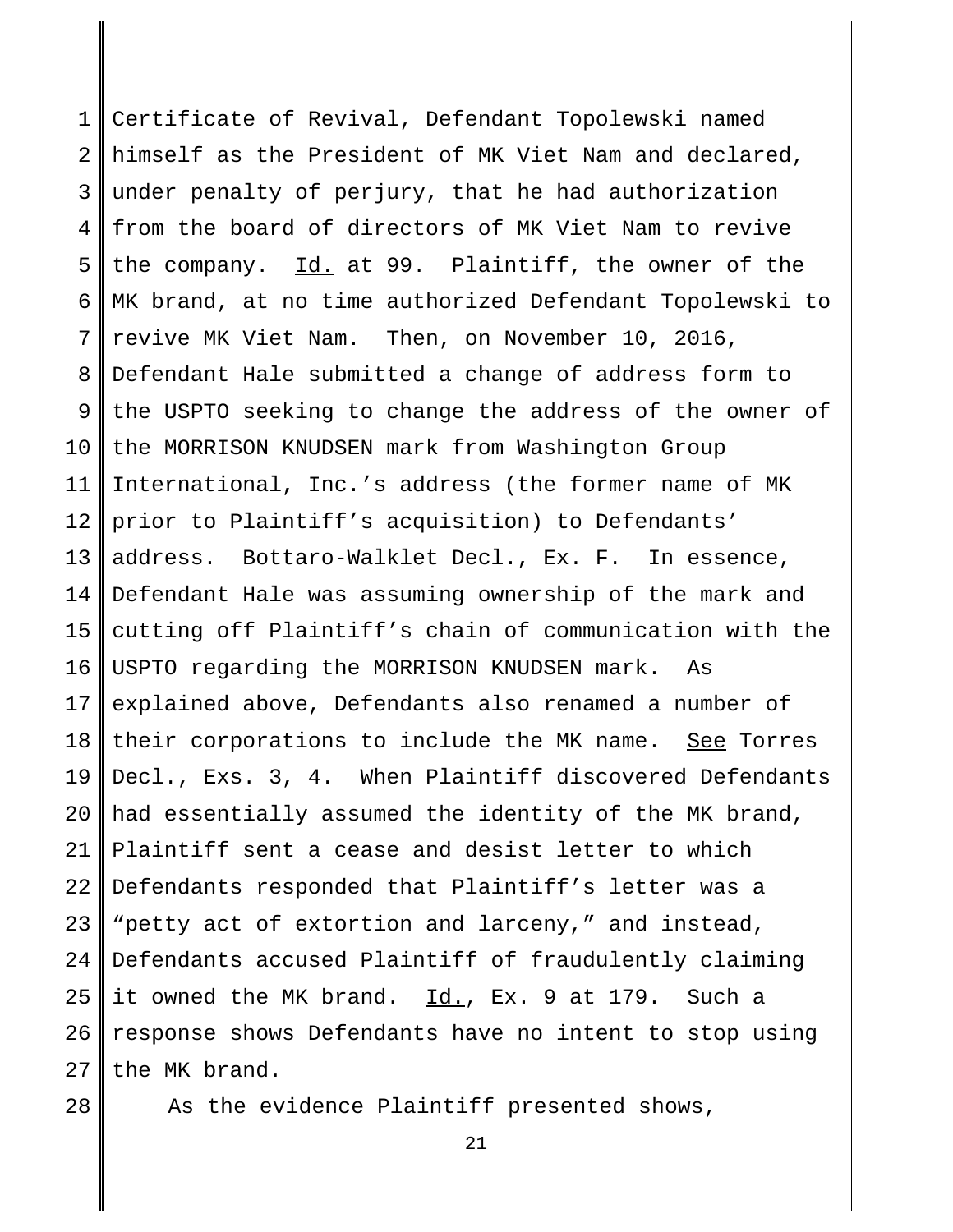1 2 3 4 5 6 7 8 9 10 11 12 13 14 15 16 17 18 19 20 21 22 23 Defendants have engaged in deceptive tactics to gain control over the entire MK brand. Defendants' takeover has allegedly resulted in a billion dollar construction contract under the MK brand. See id., Ex. 6 at 164. Defendants are using the MK brand and its impressive history to gain an advantage in the marketplace. Ultimately, Defendants have "borrow[ed] [Plaintiff's] reputation, whose quality no longer lies within [Plaintiff's] own control." Opticians Ass'n of Am. v. Indep. Opticians of Am., 920 F.2d 187, 195 (3d Cir. 1990). Such a complete loss of control over a brand, including the quality of the products and services Defendants offer under this stolen brand, as well as Defendants' clear intent to continue operating under the MK brand demonstrate that Plaintiff is likely to suffer irreparable harm absent a preliminary injunction. See Toyo Tire & Rubber Co. v. Kabusikiki Kaisha Tokyo Nihoon Rubber Corp., No. 214CV01847JADVCF, 2015 WL 6501228, at \*4 (D. Nev. Oct. 26, 2015)(finding likelihood of irreparable harm where defendant piggybacked off of plaintiff's success and there was "no indication that defendant [would] cease its infringing activity absent injunctive relief").

24

3. Balance of Hardships

25 26 27 28 "In evaluating the balance of hardships a court must consider the impact granting or denying a motion for a preliminary injunction will have on the respective enterprises." Int'l Jensen, Inc. v.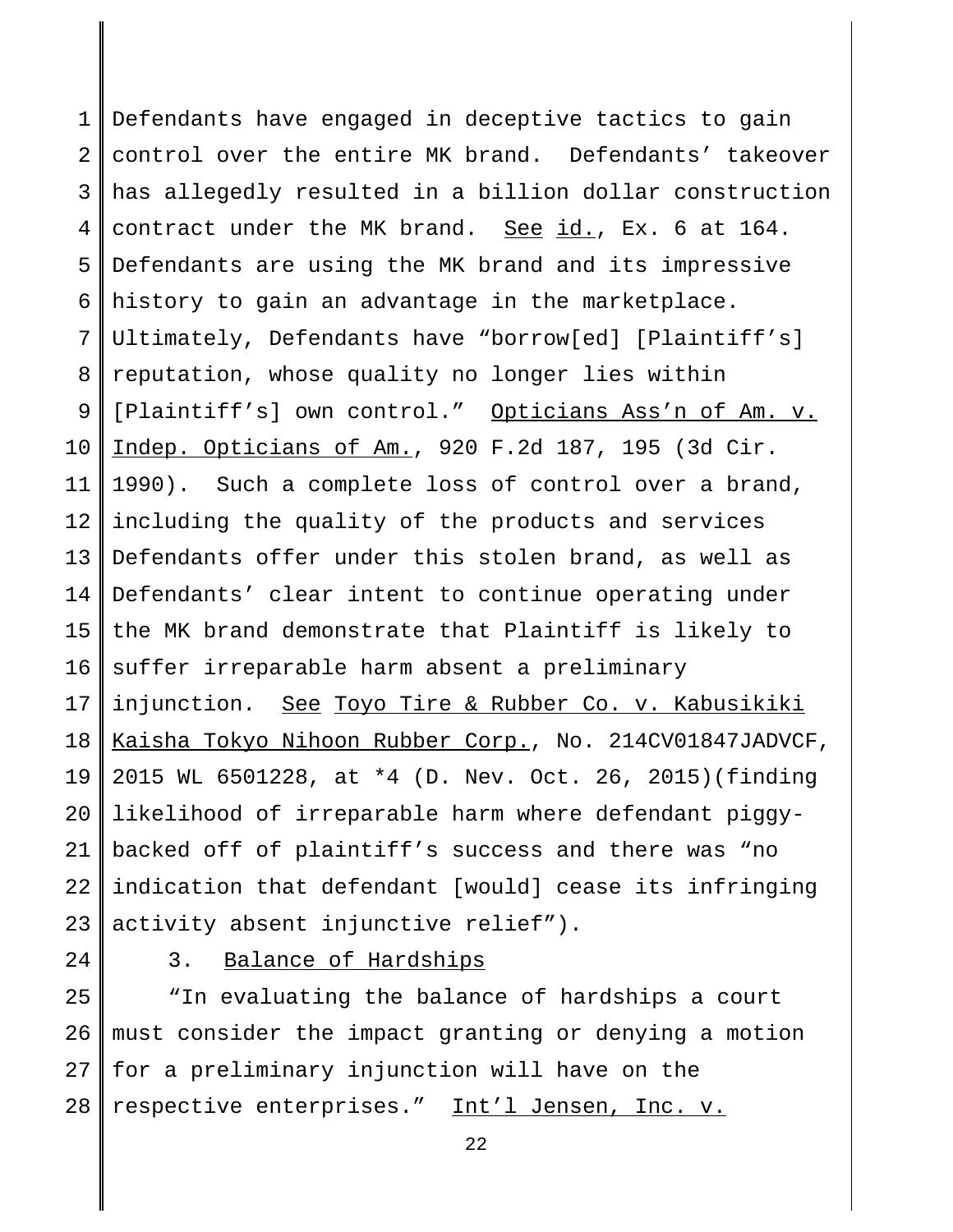1 2 Metrosound U.S.A., Inc., 4 F.3d 819, 827 (9th Cir. 1993).

3 4 5 6 7 8 9 10 11 12 13 14 15 16 The balance of hardships tip in favor of Plaintiff. Defendants argue that if the Court grants a preliminary injunction, Defendants "would be essentially put out of business."<sup>6</sup> Opp'n 11:21. However, Plaintiff has not authorized Defendants to operate their business using the MK marks and brand. As explained above, Defendants, through their statements to the USPTO and actions in creating several Morrison Knudsen entities, have assumed the MK identity, infringing on Plaintiff's ownership of the MK marks and brand. "It is no hardship to cease intentionally infringing someone else's trademark rights." Diller v. Barry Driller, Inc., No. CV 12-7200 ABC EX, 2012 WL 4044732, at \*10 (C.D. Cal. Sept. 10, 2012).

17 18 19 20 21 Additionally, the potential hardship on Defendants is "purely economic," see id., while the hardship on Plaintiff is a complete loss of control over the brand and history of the MK entities it specifically paid to acquire. Defendants cannot argue an injury that they

 $2.2<sub>2</sub>$ 

<sup>23</sup>  $2.4$ 25 26 27 28  $6$  Plaintiff argues that Defendants operate another business, Topolewski America Inc., which provides construction services and sale of construction equipment, just as Defendants do under the MK brand. Reply 13:13-20. Assuming this is true, Defendants can continue to operate under the Topolewski brand. No matter what the name of the company, Defendants can still offer construction services and sell construction equipment. Their only reason for operating under the MK brand is to profit from the long and impressive history of the MK brand, a brand Plaintiff owns. This is just further evidence that the balance of hardships tips in favor of Plaintiff.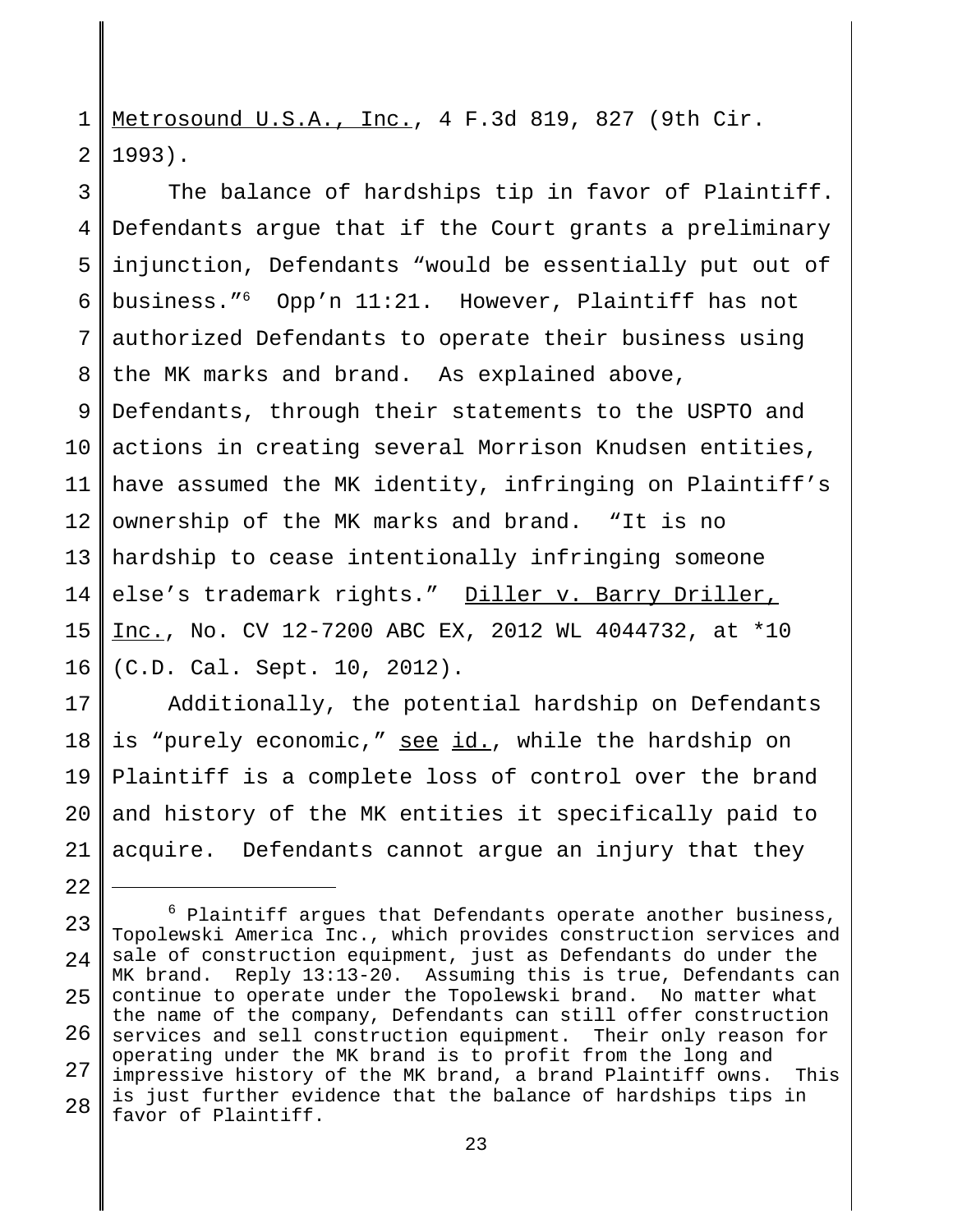1 2 3 4 5 6 brought upon themselves through deceptively adopting trademarks and an entire brand that are identical to that which Plaintiff owns. See Moroccanoil, Inc. v. Moroccan Gold, LLC, 590 F. Supp. 2d 1271, 1282 (C.D. Cal. 2008). Therefore, the balance of hardships tips in Plaintiff's favor.

7

## 4. Public Interest

8 9 10 11 12 13 14 15 16 17 18 19 20 "A plaintiff seeking an injunction must establish that the injunction is in the public interest." Internet Specialties W., Inc. v. Milon-DiGiorgio Enters., Inc., 559 F.3d 985, 993 (9th Cir. 2009). "[T]he most basic public interest at stake in all Lanham Act cases [is] the interest in prevention of confusion, particularly as it affects the public interest in truth and accuracy." Kos Pharms., Inc. v. Andrx Corp., 369 F.3d 700, 730 (3d Cir. 2004). "An injunction to prevent intentional trademark infringement not only protects the plaintiff, but protects the public from trademark confusion." Diller, 2012 WL 4044732, at \*10.

21 22 23 24 25 26 27 28 Here, it could not be more clear that enjoining Defendants' use of the MK brand would promote the public interest in preventing consumer confusion. Defendants have not used a deceptively similar mark, they have taken over the entire MK brand, including using identical trademarks and listing MK's accomplishments as Defendants' own. Szurgot Decl., Ex. C. In fact, Plaintiff's own employee was confused by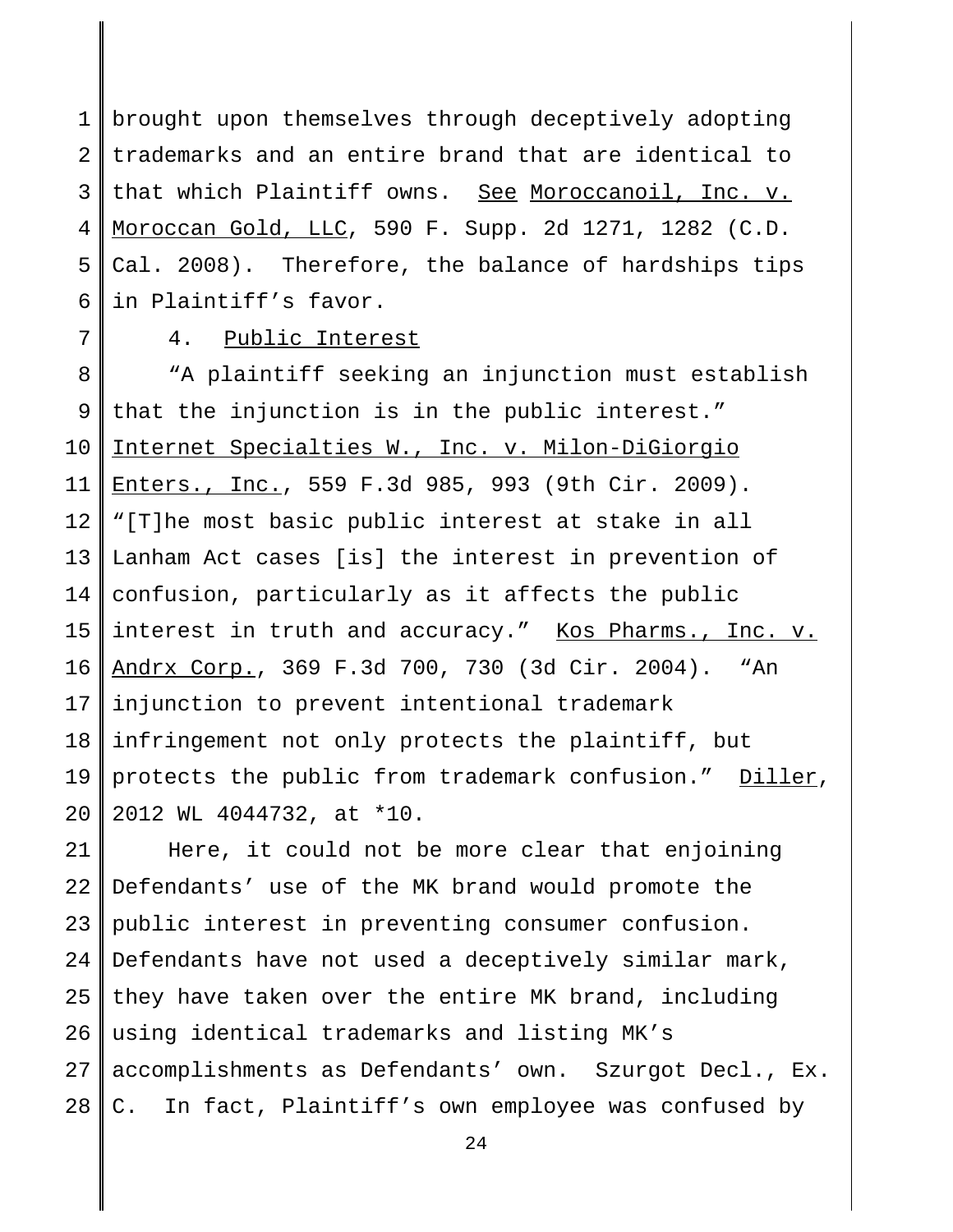1 2 3 4 5 6 7 8 Defendants' use of the MK brand when he contacted Defendants seeking information about their services. See Davis Decl. Such confusion was only made worse by Defendants' assurance that Plaintiff had sold the MK brand to make money. See id., Ex. L. It is therefore in the public interest to prevent confusion regarding the ownership of the MK brand by enjoining Defendants' use of the MK brand.

9

### 5. Request for Bond

10 11 12 13 14 15 16 17 18 19 20 21 Federal Rule of Civil Procedure 65(c) provides that "[t]he court may issue a preliminary injunction or a temporary restraining order only if the movant gives security in an amount that the court considers proper to pay the costs and damages sustained by any party found to have been wrongfully enjoined or restrained." The Ninth Circuit has recognized that Rule 65(c) invests the district court "with discretion as to the amount of security required, if any." Barahona-Gomez v. Reno, 167 F.3d 1228, 1237 (9th Cir. 1999)(citing Doctor's Assocs., Inc. v. Stuart, 85 F.3d 975, 985 (2d Cir. 1996)).

22 23 24 25 26 27 28 In their Opposition, Defendants request that the Court "impose a bond of at least \$5 million." Opp'n 12:17-21. Defendants have not cited to any authority to support this bond amount. Further, Defendants have not even provided an explanation for how they reached the \$5 million bond amount or evidence of the loss that they would incur should the Court issue a preliminary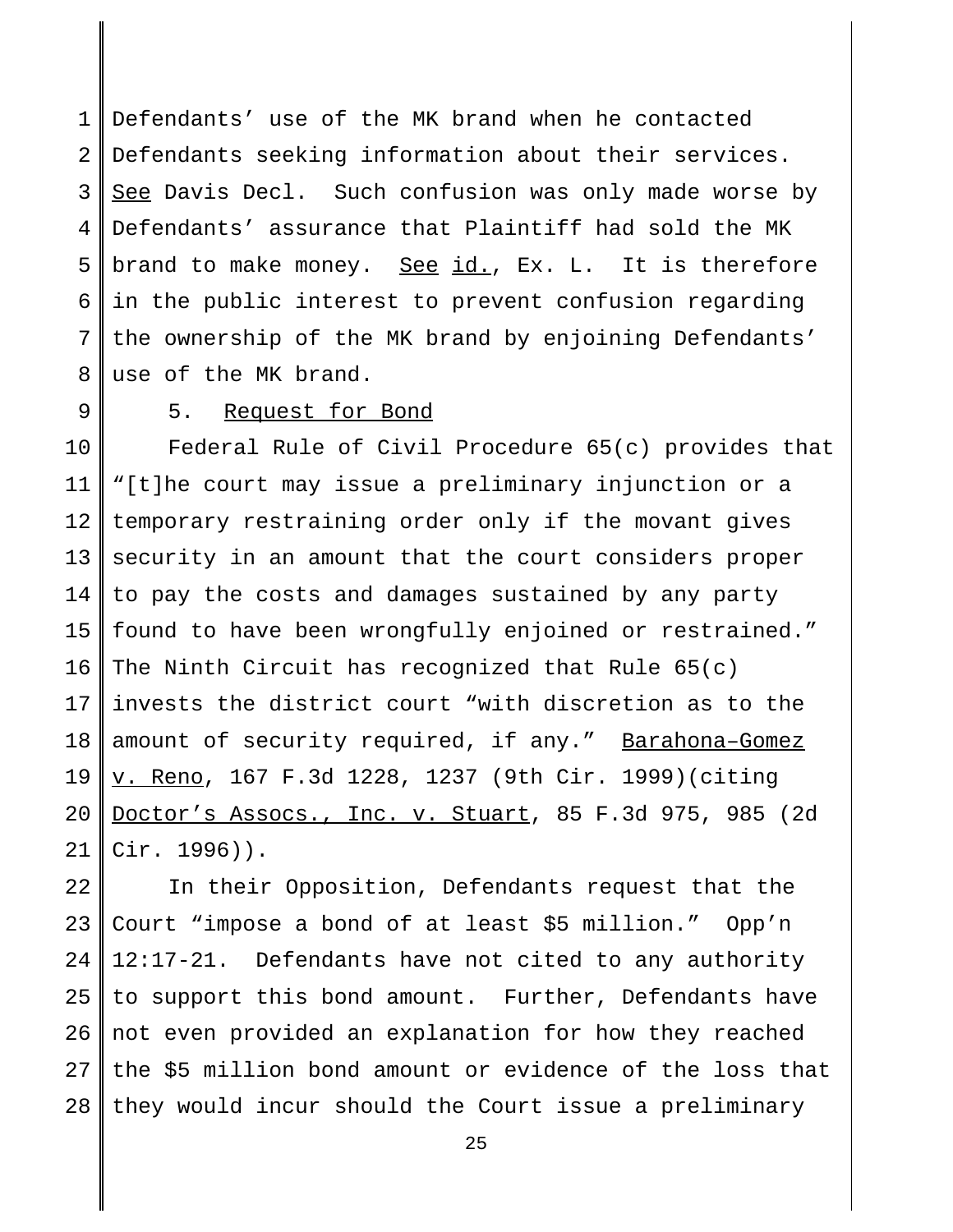1 2 3 4 injunction. Plaintiff argues that because Defendants have failed to prove they will suffer any damages if the Court issues a preliminary injunction, no bond is required. Mot. 15:18-19.

5 6 7 8 9 10 11 12 13 While Plaintiff has provided evidence that Defendants operate another business, Topolewski America, which offers the same products and services as their MK company, the Court's issuance of a preliminary injunction will halt all operation of Defendants' MK company. However, because Defendants have provided no evidence of potential damages, including lost sales or business, the Court, in its discretion, orders a bond of \$50,000.00.

14

#### **IV. CONCLUSION**

15 16 17 18 Based on the foregoing, the Court **GRANTS** Plaintiff's Motion for Preliminary Injunction [11] and orders Plaintiff to post a bond of \$50,000.00 within fourteen days of the Order.

19 **IT IS SO ORDERED:**

20 21 22 23 24 25 26 27 28 1. Pursuant to the Court's Order granting Plaintiff's Motion, Defendants John Ripley; Todd Hale; Gary Topolewski; Henry Blum; Bud Zukaloff; Morrison Knudsen Corporation; Morrison-Knudsen Company, Inc.; Morrison-Knudsen Services, Inc.; and Morrison-Knudsen International Inc. and their agents, officers, employees, representatives, successors, assigns, attorneys, and those persons acting for, with, by, or under authority of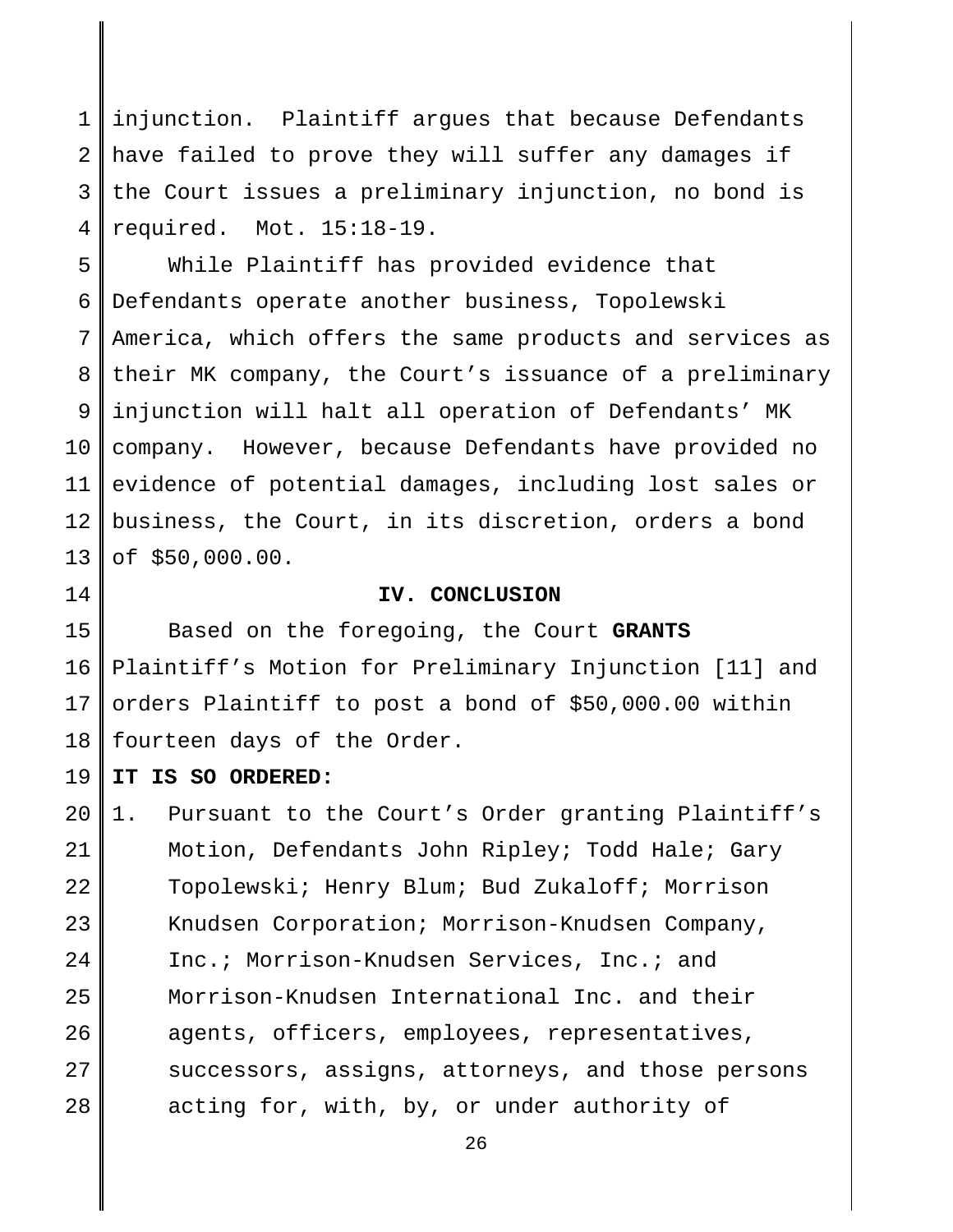Defendants, or in concert or participation with Defendants, are HEREBY ENJOINED FROM:

1

2

3

4

5

6

7

8

9

10

- a) using, displaying, or otherwise exploiting the MK trademarks, including MORRISON KNUDSEN and MKCO MORRISON KNUDSEN, in connection with the advertising, distribution, display, sale, or offering for sale of any products or services;
- b) using the Morrison Knudsen domain name (morrison-knudsen.com) and any associated email addresses;
- 11 12 13 14 15 16 17 18 19 c) making any statement or representation or performing any act likely to lead members of the public to believe that the business Defendants operate at 2049 Century Park East, Suite 3850, Los Angeles, California 90067 is in any manner, directly or indirectly, associated, affiliated or connected with, or licensed, sponsored, authorized or approved by Plaintiff and the MK brand;
- 20 21 22 23 24 25 d) conducting business, including selling any product or service, under the names Morrison-Knudsen Services, Inc.; Morrison Knudsen Corporation; Morrison Knudsen International Inc.; Morrison-Knudsen Company, Inc.; or any other related entities.
- 26 27 28 2. Plaintiff is ordered to post a bond in the amount of \$50,000.00 within fourteen days of the date of this Order. This Order granting preliminary